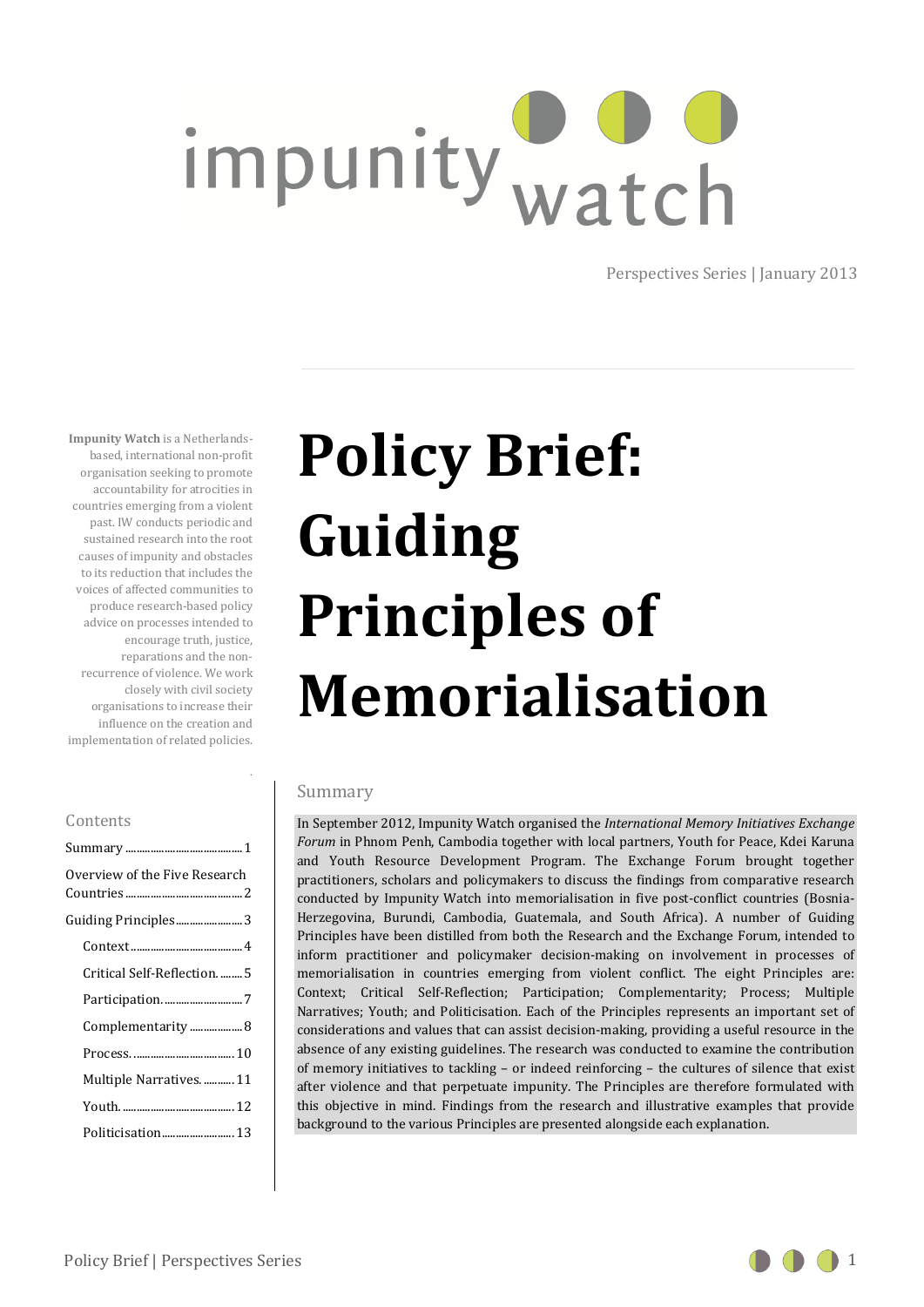# Overview of the Five Research Countries

|                        | <b>Root Causes of</b>                                                                                                                                                                                                                                                         | <b>Main Conflict</b>                                                                                                                                       | <b>Major Crimes</b>                                                                                                        | <b>Estimated</b>                                             | <b>Ending of Violence and</b>                                                                                                                                            | <b>Transitional Justice</b>                                                                                                                                          | <b>Present-day Aftermaths of the Violence</b>                                                                                                                                                                                                                                                                                                                                                        |
|------------------------|-------------------------------------------------------------------------------------------------------------------------------------------------------------------------------------------------------------------------------------------------------------------------------|------------------------------------------------------------------------------------------------------------------------------------------------------------|----------------------------------------------------------------------------------------------------------------------------|--------------------------------------------------------------|--------------------------------------------------------------------------------------------------------------------------------------------------------------------------|----------------------------------------------------------------------------------------------------------------------------------------------------------------------|------------------------------------------------------------------------------------------------------------------------------------------------------------------------------------------------------------------------------------------------------------------------------------------------------------------------------------------------------------------------------------------------------|
|                        | <b>Violent Conflict</b>                                                                                                                                                                                                                                                       | Period(s)                                                                                                                                                  | and Human<br><b>Rights</b><br><b>Violations</b>                                                                            | <b>Number of</b><br>persons killed                           | <b>Type of Transition</b>                                                                                                                                                | <b>Mechanisms</b>                                                                                                                                                    |                                                                                                                                                                                                                                                                                                                                                                                                      |
| Bosnia-<br>Herzegovina | Ethnic tensions,<br>economic and<br>structural instability<br>and the breakup of<br>Yugoslavia, including<br>declaration of<br>independence by the<br>Socialist Republic of<br>Bosnia and<br>Herzegovina                                                                      | 1992-1995                                                                                                                                                  | War crimes,<br>crimes against<br>humanity and<br>genocide                                                                  | 100,000                                                      | Peace agreement; creation<br>of two political entities<br>within BiH (Federation of<br>Bosnia and Herzegovina<br>and the Republika Srpska)                               | Criminal prosecutions:<br><b>International Criminal</b><br>Prosecutions at the ICTY based<br>in The Hague; domestic<br>prosecutions and hybrid<br>proceedings in BiH | Weak central state and state institutions, ethnic<br>divisions, political manipulation, high<br>unemployment, youth violence, corruption and<br>lack of truth, justice and reparations. Peace<br>Agreement judged to have failed to address the<br>root socio-political causes of the conflict and<br>effectively entrenched ethnic divisions within<br>BiH's political and institutional structures |
| <b>Burundi</b>         | Colonial legacy of<br>violence and division,<br>regional, clan and<br>ethnic struggles for<br>economic and political<br>power, social and<br>political inequalities,<br>radicalisation of ethnic<br>divisions, including<br>violent suppression of<br>the civilian population | Cyclic violence<br>since<br>independence in<br>1962, including<br>major episodes of<br>violence in 1972,<br>1988, 1993, and<br>civil war from<br>1993-2005 | Crimes against<br>humanity and<br>genocide                                                                                 | N/A (estimated in<br>the hundreds of<br>thousands)           | Peace agreement, ethnic<br>power-sharing<br>arrangements, new<br>constitution and several<br>ceasefire agreements,<br>including UN-monitored<br>demobilisation of rebels | None (a Truth and<br>Reconciliation Commission is<br>slated for 2013)                                                                                                | Culture of silence and impunity, an increasingly<br>repressive government, shrinking space for<br>opposition, rampant corruption, extra-judicial<br>killings, weak state institutions                                                                                                                                                                                                                |
| Cambodia               | Cold War politics,<br>particularly the<br>Vietnam War, political<br>power struggles,<br>political ideologies,<br>violent insurgencies                                                                                                                                         | Armed struggle<br>and rebellion<br>between 1960-<br>1975<br>1975-1979<br>(Khmer Rouge)<br>period)<br>Civil war between<br>1979-1991                        | War crimes,<br>crimes against<br>humanity and<br>genocide                                                                  | Estimates of $1.7 - 2$<br>million between<br>1975-1979 alone | Peace agreement and UN-<br>supervised elections                                                                                                                          | Hybrid criminal prosecutions<br>based in-country (ECCC)                                                                                                              | Culture of silence and impunity, corruption,<br>clientelism, governmental oppression of<br>opposition and suppression of civil society                                                                                                                                                                                                                                                               |
| Guatemala              | Armed insurrection<br>against government<br>repression, emergence<br>of guerrilla<br>movements, political<br>intolerance, racism,<br>social inequalities                                                                                                                      | 1960-1996                                                                                                                                                  | State-sponsored<br>violence,<br>persecution and<br>disappearances,<br>crimes against<br>humanity and<br>genocide           | 200,000                                                      | Transition of power from<br>military to civilian<br>authority, followed by<br>Peace Accords                                                                              | Recovery of Historical Memory<br>project (REMHI), Commission<br>for Historical Clarification<br>(CEH), exhumations and<br>national reparations<br>programme          | Organised crime, impunity, extreme socio-<br>economic inequalities, weak state institutions<br>including judicial system, corruption, extra-<br>judicial killings, continuum of persons in power<br>who were former perpetrators                                                                                                                                                                     |
| <b>South Africa</b>    | Colonial legacy of<br>subjugation of the non-<br>white population,<br>legalised system of<br>racial segregation and<br>emergence of a<br>liberation struggle                                                                                                                  | 1948-1994                                                                                                                                                  | Apartheid as a<br>crime against<br>humanity, forced<br>removals and<br>segregation,<br>disappearances,<br>torture, killing | 25,000                                                       | Negotiated settlement,<br>including conditional<br>amnesty and a truth<br>commission                                                                                     | Truth and Reconciliation<br>Commission, including<br>conditional amnesty                                                                                             | Social and structural inequalities, continued<br>physical and social separation of communities,<br>racism, violence and high levels of criminality,<br>poverty                                                                                                                                                                                                                                       |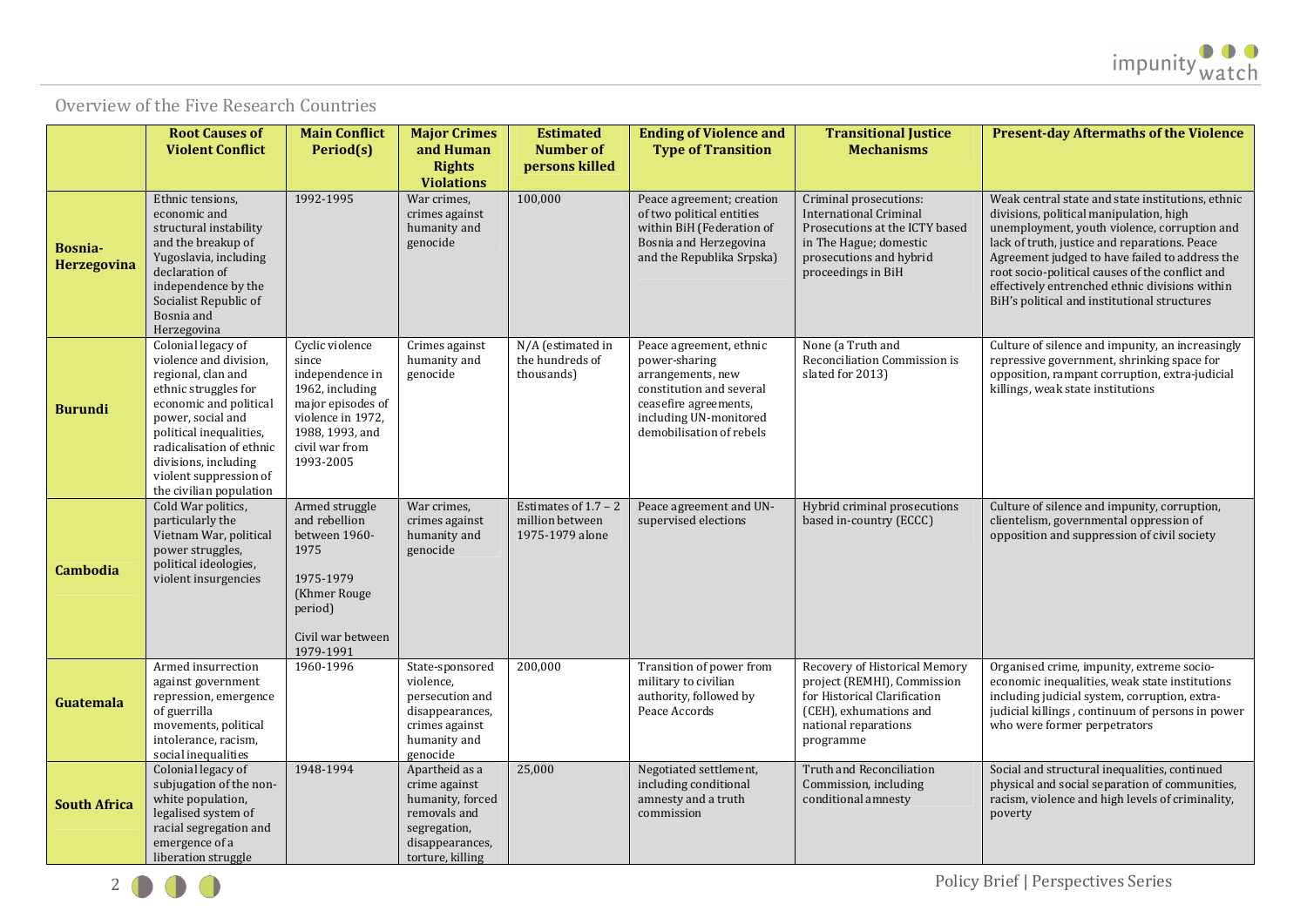# Guiding Principles

Over the course of the last decade, efforts to deal with widespread violence have multiplied, bringing a corresponding increase in the time and resources invested by a multitude of actors. As we now begin to look more critically at the conventional mechanisms that characterised the first wave of responses to violence (criminal prosecutions and truth commissions), memorialisation has emerged as an important feature of post-conflict societies, countries emerging from violent conflict, and of what has hitherto been termed transitional justice.

Though practiced for centuries as an almost instinctive reaction to violence, more sustained attention to memorialisation has only recently gathered pace, with the process gradually democratised over the course of a number of years. Local, national and international actors are now frequently part of the development and implementation of memory initiatives that are intended to serve a number of purposes after violent conflict. Commonly understood in terms of commemoration, the non-recurrence of violence and symbolic forms of reparations, research now demonstrates that memorialisation must be considered beyond these traditional understandings and as contributing in much more dynamic and diverse ways to attempts to deal with a violent past, including truth and justice. In this respect, more profound participation in memory, struggles over history and debates about the relationship between the past and the present have dramatically increased.

But at the same time as these developments have taken shape, evidence to support many of the underlying assumptions associated with memorialisation or to provide frameworks for the

practical engagement in the process have not kept pace. Partly as a response to these shortcomings, but also to explore the relationship between memorialisation and the reduction of impunity, Impunity Watch initiated a research programme to study memorialisation in five postconflict countries: Bosnia-Herzegovina, Burundi, Cambodia, Guatemala, and South Africa. The

The *International Memory Initiatives Exchange Forum* was organised together with local Cambodian partner organisations, Youth for Peace, Kdei Karuna and Youth Resource Development Program

results from these five research countries were analysed and a comparative analysis produced, which formed the basis of the *International Memory Initiatives Exchange Forum* that took place in Phnom Penh, Cambodia in September 2012.

Over five days of discussion, practitioners, academics and policymakers examined key themes from the comparative research, raising important new insight and noting – among many other things – that there are currently no guiding principles or values that can be used to inform work on memorialisation. A number of principles have therefore been distilled from the research and the Exchange Forum (notably the working group discussions), which are sensitive to the difficulties associated with developing concrete recommendations applicable across diverse contexts, as stressed by participants to the Exchange Forum. The eight Guiding Principles are intended to inform practitioner and policymaker (including donor) decision-making on involvement in processes of memorialisation after violent conflict. Each of the Principles represents an important set of considerations and values that can assist decision-making, providing a useful resource in the absence of any existing guidelines. The Principles also draw on the last decade of transitional justice practice, since as memorialisation emerges as a new addition to the assortment of conceivable responses to violence, there are a number of important lessons that should be learned to maximise the potential of memorialisation.

Though not explicitly contained in the Principles, participants to both the research and the Exchange Forum also underlined the importance of exchange initiatives for the strengthening of local actors engaged in memorialisation. The international community can take an important role in such exchange, facilitating the development of cross-cultural networks that can strengthen advocacy. Equally, by connecting people and organisations within countries, international and national actors can build upon the momentum that emerges after violence as space for civil society opens, with the potential to strengthen legitimate claims for truth, justice and reparations.

In the following sections the eight Guiding Principles are explained. The Principles have no specific hierarchical order, each one having a particular purpose in conjunction with the others as part of an informed decision-making process. For this reason there are also deliberate degrees of overlap between the Principles.

#### **Memorialisation**

For the purpose of this Policy Brief, 'memorialisation' is used to denote only deliberate action to preserve the memory of a violent past, rather than *ad hoc*, spontaneous acts of memorialisation that emerge after violence. Whilst the latter are important forms of memorialisation that affect social reconstruction, the Principles put forth in this Policy Brief are intended to inform decision-making by policymakers and practitioners on memorialisation as a planned action, rather than restrict the spontaneity and likely very personal nature of other acts of memorialisation. That being said, a number of the Principles would be appropriate considerations for any act of memorialisation. It must also be recognised that effective memory initiatives may build upon existing, spontaneous acts of memorialisation.

**Memory initiatives**  Impunity Watch understands memory initiatives to mean any activity that aims to commemorate or enhance understanding of a conflictive past, including – but not limited to – the erection and maintenance of memorials and monuments, the operation of museums and exhibits, traditional ceremonies and rituals, musical and theatrical performances on relevant topics, the running of educational, awareness-raising, dialogue and remembrance programmes, the teaching of history, and the gathering and preservation of information.

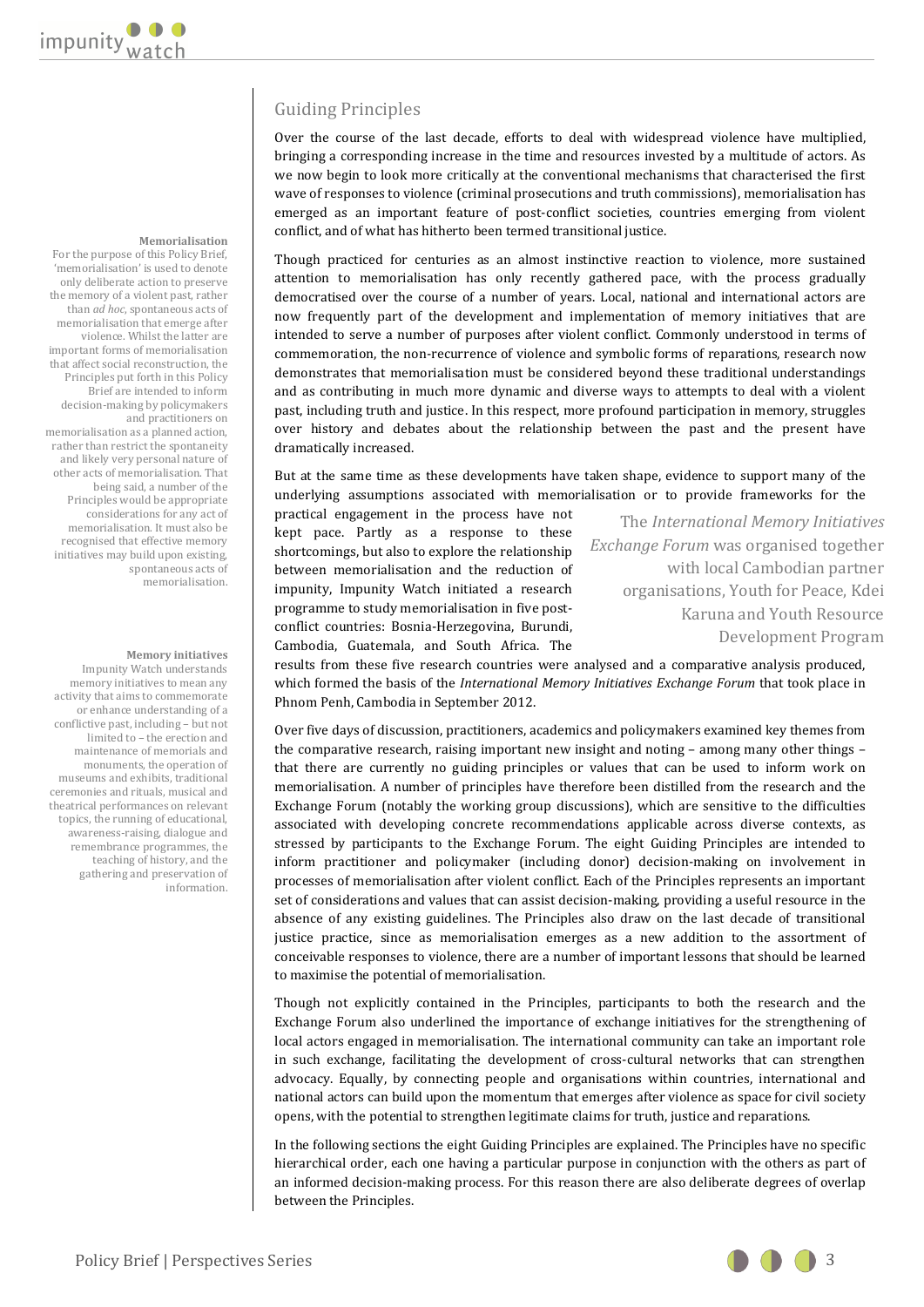#### **Transplanting models and 'onesize-fits-all'**

 The idea that successful models of transitional justice can simply be transplanted from one context to another has now been significantly discredited. Nonetheless, there were many references to the damaging impact on other countries of the supposed 'success' of the South African Truth and Reconciliation Commission, such as the frequent sentiment that "we have been burdened by the assumed success of the TRC in South Africa". The (assumed) success of a memory initiative in one context does not automatically guarantee success in another.

#### **CASE STUDY: Stari Most: The Old Bridge at Mostar (Bosnia-Herzegovina)**

 Reconstructed by the international community as a symbol of reconciliation between two communities divided by violence, research found little evidence that the Old Bridge at Mostar had had any reconciliatory impact. This failing is partly attributable to the overly-ambitious rhetoric of reconciliation resulting from a lack of understanding of the local context and the character of nationalist sentiment still in existence.

**RESEARCH FINDING: National Narratives, State Myths and the Centrality of Memory to Violence**  Memories of abuse or injustice have been common to the perpetration of new waves of violence. Mistruths about the past are also commonly manipulated during struggles for political power in the production of hegemonic versions of history that attempt to legitimise a successor regime or authority. Memory is also a powerful tool to denounce opponents or weaker members of society. If unchecked, the research demonstrates that these dynamics are frequently produced and maintained at memory initiatives.

#### **RESEARCH FINDING: TJ Opening Space for Memorialisation: Burundi's TRC and the ECCC in Cambodia**

Despite well-founded concerns surrounding both processes, the proposed establishment of a truth and reconciliation commission in Burundi and the current prosecution of former Khmer Rouge leaders at the Extraordinary Chambers in the Courts of Cambodia (ECCC) each open space for memorialisation. Where prevailing circumstances have prevented meaningful engagement with the past, such foundational moments provide important openings for new memory initiatives.

**Context:** *Consider the root causes of the violence, the nature of the conflict, how (if at all) the conflict ended, the current social and political situation, and enduring legacies of the conflict, such as structural violence.*

An awareness and understanding of context should be key to any intervention after conflict. As the Principle suggests, context denotes mindfulness to a number of essential factors that directly relate to the violence that was perpetrated, but also those factors that are idiosyncratic of the particular society or culture. Context thus implies consideration of the different contextual layers within a society, including the traditional and local, the regional and international, as well as recognising the actors involved and the roles that they play. Context also denotes recognition of the importance of societal norms and socio-cultural traditions, having regard to the inherent differences that exist within societies.

When engaging in memorialisation it is even more essential to be conscious of these factors than when becoming involved in mechanisms such as criminal justice. Memory initiatives are often much more value-driven and moulded by the idiosyncrasies of the individual context, rather than restrained by external procedures. Given the choices that will have to be made in decision-making on memorialisation, this comprehension will lead to better understanding of the potential of memory initiatives to positively contribute to dealing with violence and the risks associated with involvement. It will also avoid attempts to transplant models from one context to another, termed 'one-size-fits-all' approaches.

In responding to violence, a mechanism-driven approach will not achieve the same impact as a more comprehensive approach that utilises a range of mutually reinforcing methods to seek transformation in the social, political, institutional and legal landscapes that facilitated violence and that maintain impunity. If the root causes of violence are insufficiently understood, then methods to prevent recurrence will ultimately disappoint. Depending on the approach taken, the research demonstrates that memorialisation can contribute to positive transformation, but often comes to symbolise shortcomings in fully reckoning with violence and its causes.

#### **Nature of the Transition and Transformation**

Strategies of memorialisation will therefore depend on the nature of the transition from violence and the state of the transformation in the abovementioned areas. A negotiated settlement of a conflict will of course present different challenges than a military victory, as will the level of continuity in the persons holding political power. In those contexts where persons implicated in past violence (Burundi, Guatemala, Cambodia) or even convicted of past crimes (Bosnia-

Herzegovina) still wield political power or influence, memorialisation at the national level will almost always be manipulated, whereas memorialisation at other levels of society will require greater support in challenging the dominant narratives. Continuation of a particular status quo from the conflict period into the

"[Conflict in Bosnia-Herzegovina]…*de jure* it has ended, but *de facto* it has not. Divisions are still in the minds"

present will thus negatively affect the demonstrable potential of memory initiatives with respect to objectives including truth-telling, since the incentives for former perpetrators to upset the process rather than contribute are far greater. Power relations are therefore crucial to the understanding of where memory can be wielded to the detriment of the powerless. Where there is a lack of genuine political will among the elite or identifiable entrenched interests that would subvert a memory initiative, memorialisation is better targeted at grassroots initiatives. For maximum impact, action should be taken to encourage greater political willingness, otherwise victims will not see their rights guaranteed by the state.

In any decision-making on memory initiatives, identifying the space that exists for memorialisation is crucial. As well as the continuity in the political elite, factors that will influence the available space include: the character of the ongoing discourse about the past violence, influencing the parameters of 'acceptable narratives'; the presence (and assessment) of other transitional justice mechanisms, which themselves can open space for memorialisation, as occurred with the ECCC in Cambodia; and the time lapse since the violence ended. If memorialisation is restricted or suppressed, then knowledge of context can help in the identification of those fora or frameworks where it nonetheless takes place, for example through oral histories. Identification of space necessarily also includes recognising the state of civil society and any restrictions upon their work.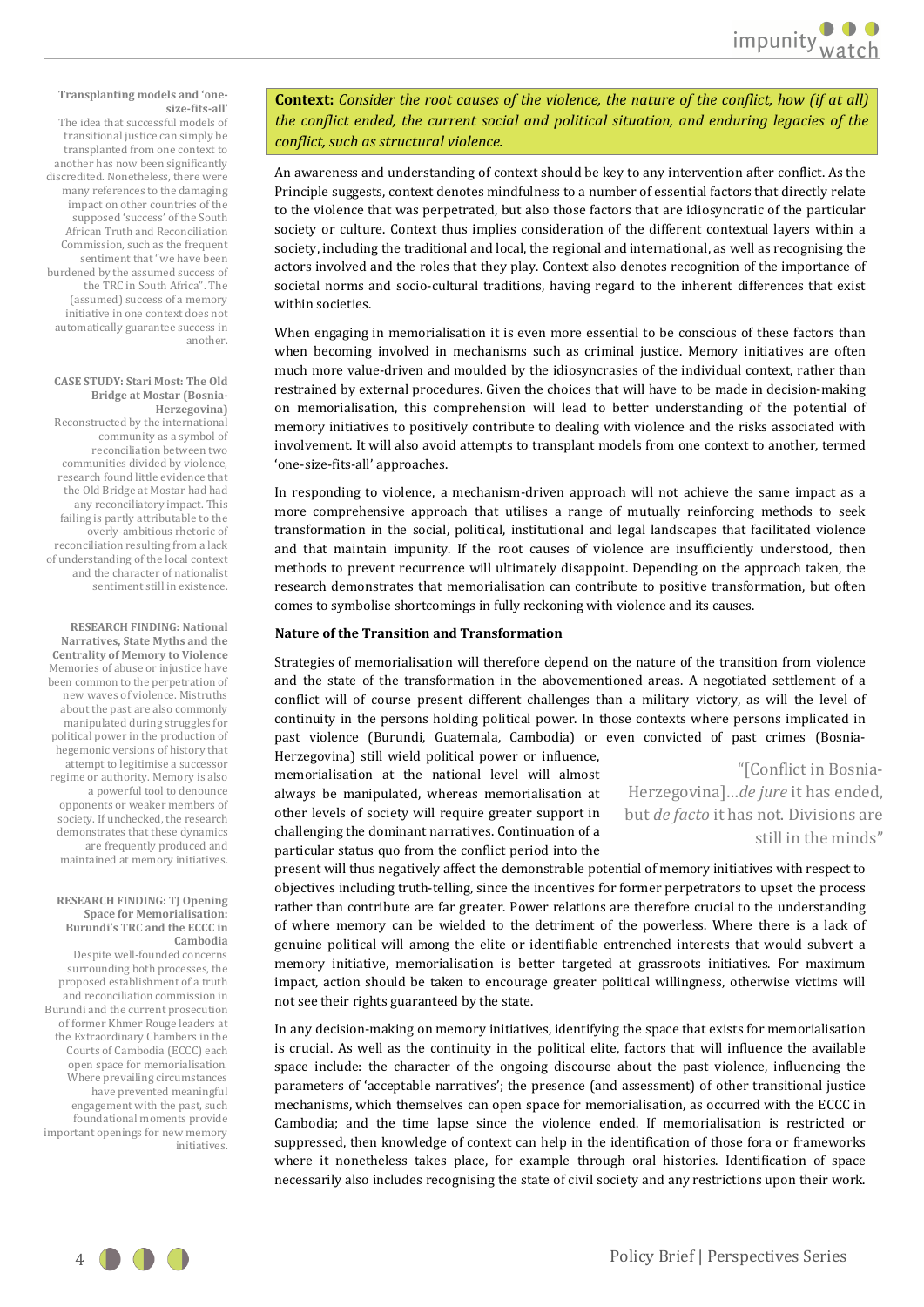

#### **CASE STUDY: Kirundi Proverbs (Burundi):**

Digging into memories of the past in Burundi is often understood according to two contradictory proverbs - *ibuye ryaserutse ntiryica isuka* ( 'the unearthed stone will not damage your hoe in the future') and *nta kuzura akaboze* ('one should not dig up what is buried').

**CASE STUDY: Khmer Socio-Cultural Values (Cambodia)**: The research explained difficulties within communities of pointing the finger at known former Khmer Rouge cadres in terms of the norms and traditions in Khmer society that favour 'saving face' rather than confronting responsibilities, influenced also by Buddhist beliefs.

#### **Bones**

The displaying of bones at memory initiatives will attract different reactions depending on the context. According to Mayan traditions in Guatemala, leaving bones exposed means that the dead cannot rest, whereas in Burundi the practice would prevent *levée du deuil* ('ending of mourning') ceremonies from taking place. But in Cambodia, despite Buddhist traditions to the contrary, displaying bones has become a common sight at memory initiatives in order to serve political purposes. The same is true in Rwanda, accused of "selling the bones of its brothers" to gain Genocide credit.

#### **RESEARCH FINDING: Risks of Memorialisation**

Any effort to reckon with a violent past, whether attempting to achieve truth, justice, reparations or nonrecurrence, is inherently sensitive and highly-charged. Because of the central role that memory plays in the perpetration of violence, memorialisation is particularly sensitive. Unlike courtroom procedures or institutionalised truth-telling, there are few restrictions on memorialisation, increasing the likelihood that it can be instrumentalised for malevolent purposes. But even when unintentional, memory initiatives can lead to provocation, the exacerbation of tensions, dangerous simplification of complex histories, the crystallisation of dissent and the entrenchment of ideological and principled divisions within societies. Especially where ethnic polarisation is present, the risks of these destructive effects are increased. But even where ethnicity plays no major role in inter-group divisions, these same consequences can block societal progress in dealing with the past by cementing conflict identities.

In contexts where the violence was ethnically charged, there is often greater value in initiatives that seek inclusive narrative building, though space for such initiatives will frequently be limited by demands for recognition or deep-rooted animosities. Where armed conflict has subsided but has not been effectively addressed, violence often finds new expression in memory initiatives as a continuation from the past. In these contexts, memorialisation comes to represent violence and division.

# **Post-Conflict Realities**

A key factor in any decision-making on memorialisation should be the prevailing post-conflict situation. In the first place, understanding the formal, institutional and social realities that may inhibit memorialisation will lead to more effective policies and initiatives that can tackle these obstacles. As briefly mentioned, for memory initiatives to become an effective means through which victims can claim their rights, the absence of political and institutional reform will limit the possibility of those claims being translated into redress. At the same time, the connection between past violence and present-day inequalities must be understood, especially where the consequence is continued victimisation. Structural violence, including social, gender-based, political and socioeconomic, is therefore an essential contextual consideration. It will affect decisions on the value of memorialisation in a given context, particularly where there may be more pressing needs, but also the type of memorialisation, since certain initiatives will be better able to include a focus on structural violence than others, particularly those that are more education focused.

Realities after violence cannot be sufficiently comprehended without understanding post-conflict identities and how they are constructed throughout the process of violence, transition and (possible) reconstruction. Identity politics and the collective memories that are associated with the inherent subjectiveness of memory affect memorialisation in every context, but in different ways according to the specifics of each context. Thus in Burundi and Bosnia-Herzegovina we find identities rooted in victimisation of the past and constructed around ethnicity. In these contexts the status of 'victim' is central to the very identity of particular groups, once again suggesting the need for memory initiatives that can bridge this polarisation through inclusive narratives and mutual recognition. By contrast, initiatives in Guatemala have seen the rejection of the status of victim in favour of an identification as 'survivors'. Whilst this may have consequences for their demands for reparations, this identity shift has had largely positive effects, whereas relinquishing claims to the victim identity are currently unthinkable in contexts like Bosnia-Herzegovina. As the research demonstrates, memorialisation can also inadvertently become embroiled in competition for 'victim status' between but also within groups.

**Critical Self-Reflection:** *about each actor's role in memory initiatives in light of differing values, biases and with awareness that the very presence of different actors can influence memorialisation, taking care not to burden memorialisation with overly ambitious goals. Seek inspiration from other contexts, but simultaneously be aware of the dangers of transplanting experiences from one context to another.*

Particularly for outside actors, critical self-reflection should be undertaken when engaging in memorialisation in another context. What are we doing? Why are we doing it? How are we doing it? How can we meaningfully contribute to memorialisation when we are not locally embedded? How can we ensure that space is given to the needs of local actors? And do we recognise the consequences of our involvement? These are just some of the questions that should inform

decisions-making processes, especially given the sensitive nature and inherent risks of memorialisation after violence.

Outside actors, often hyper-mobile and experienced in a number of contexts, must avoid the temptation to prescribe what they can bring to the particular contexts where they engage, but instead critically

reflect on their own actions, responding to the needs and expectations generated from the bottomup. This inherent problematisation of the role of the outsider is to recognise the fact of becoming involved as actors in memorialisation through our very presence and that we too require assistance in navigating the complexities of a given context, not least to limit the potential for doing harm.

"[As outsiders], if we are going to be useful and constructive, we have to be clear, structured and humble, recognising the injustice of trying to neatly package the complex experience of violence"

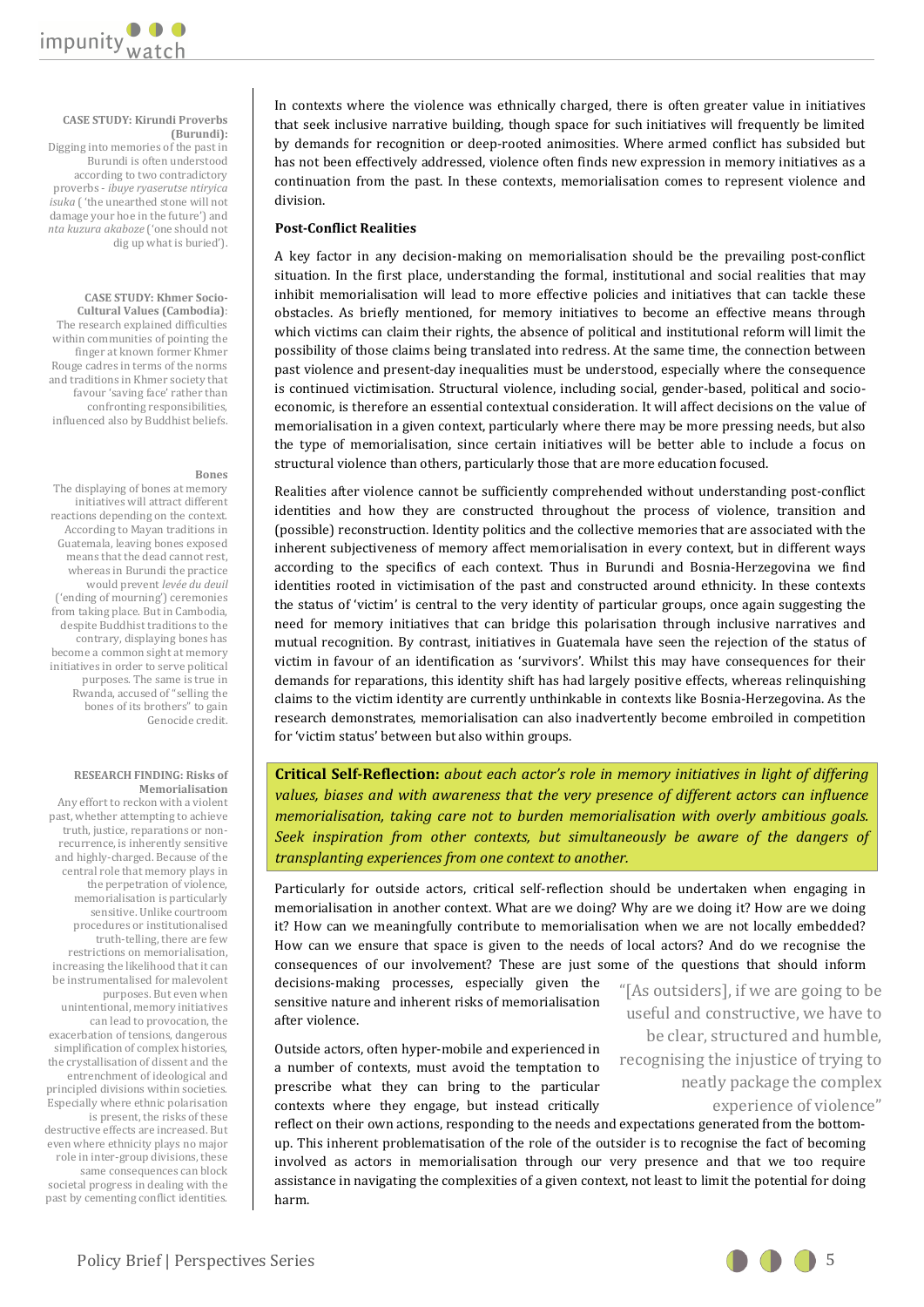#### **Agency and Prescription**

Understanding context is thus key. Equally, outside actors must problematise their role to better grasp the assumption that they are the primary intermediaries between history, truth and justice. For while outside actors have a privileged position, including both expertise and influence, they are not the custodians of a past that is not their own. They must be conscious of the transformation that is happening without – or despite – them, attending to organic developments and avoiding the tendency to romanticise transitional justice in contexts where the reality is much different. This is important to appreciate, recognising that at times all they may contribute is money. Self-reflection to understand how to become involved as outsiders therefore rests on an understanding of our agency for acting.

But as with the wider practice of transitional justice, memorialisation has often been highly prescriptive and imposed, rather than genuinely bottom-up. This may lead to the use of particular language that has a different meaning in the context where it is being spoken or the disruption of a delicate balance between public memory initiatives and the informal, private initiatives at the grassroots. Prescribing both the notions and the actions of memorialisation, even inadvertently, may lead to adverse consequences, or a process of memorialisation that is responsive to international discourse rather than local context.

Nevertheless whilst taking care of what gets lost in translation (itself indicating linguistic and socio-cultural factors) or being attentive to local conceptions and beliefs, a balance should be struck with some of the risks associated with cultural relativism. Self-reflection must necessarily entail taking care not to impose western values and/or ideas, but should equally make clear that memorialisation must respect certain inalienable values not subject to cultural relativism. Difficult questions will still arise, but it is more important that we ask these questions of ourselves, rather than immediately having the answers. Different contexts will inevitably raise different traditions and values that may need to be respected when seeking social transformation; at the same time, transformation of these traditions may be necessary, especially where they maintain impunity.

All actors, not just outsiders, should critically reflect on a continual basis on whether their involvement is contributing to the social transformation most appropriate for the specific context. This includes recognising the danger of over-romanticising the grassroots, which can also have very negative consequences.

#### **Transplanting Methods, Overburdening Initiatives**

Critical self-reflection demands that the dangers of transplanting methods from one context to another in an almost blind fashion are understood. Here again context is important. The likelihood of these dangers will be increased when attempting to transplant positive experiences of

memorialisation from one country to another that may have a very different political reality or state of transition from violence. Equally since these efforts are often urban, elite-driven the context within a particular country should be acknowledged, especially where there are significant disparities between the urban and the rural situations in post-conflict settings. Therefore just as reflection must be wary of solutions that are generated from the outside and simply exported to other contexts, locally-generated

"Engagement by outsiders is not about demanding a process or imposing beliefs on communities, but understanding how we can help to bring memories to the forefront" but at the same time avoiding situations like "the *Germanisation of Cambodian memory culture"* 

perspectives are not *per se* more legitimate. For any engagement in memorialisation, a starting point must always be a consideration of the particular context where an initiative will be situated and an identification of needs at the local level.

The tendency to overburden memory initiatives should also drive critical self-reflection. Overly ambitious, lofty objectives will be unrealistic, may heighten unrealistic expectations and may overwhelm the actual process of memorialisation. Overburdening will often also burden individuals within a post-conflict society with foreign concepts or demands that they may be little prepared to take on. The importance of timing and sequencing here will be dealt with later. And these demands can often have a more damaging impact than if greater humility were introduced, including obscuring the potential for memorialisation to assist communities after violence or indeed confining local initiative through outside involvement. Where appropriate, agency must

**RESEARCH FINDING: Romanticising Transitional Justice and Grassroots Legitimacy**  Particularly among international policymakers and practitioners there is a tendency to romanticise methods for dealing with past violence, eulogising about truth, justice and reconciliation being 'brought to' local communities.<sup>1</sup> This tendency may be at odds with the reality on the ground and the actual experience of transitional justice within these communities, proving the need for greater reflection and modesty. This tendency can also be seen from the disconnect between the rhetoric used at certain grand, national-level memory initiatives and the (limited) legitimacy that these initiatives often enjoy at the grassroots level.

#### **Power Relations**

Outsider actors engaging in memorialisation will always confront local power relations on the ground. In many instances they will be better placed to highlight these dynamics, their effects and challenge the hierarchies of power that may otherwise remain unchallenged or problematic for local actors to challenge.

#### **RESEARCH FINDING: Genocide Tourism**

The dynamics of a memory initiative will be affected by tourism. The target groups for initiatives will shift from local actors that have suffered violence to outside tourists, while the level and quality of involvement of local actors will also decline. In this sense, sentiments of truth, nonrecurrence and justice for the benefit of the local context will be reduced when an initiative becomes a tourist attraction. This should not diminish the importance of so-called 'sites of conscience', particularly as symbols to represent a commitment to Never Again, but must be recognised in any involvement in memorialisation. Moreover, memory initiatives may be associated with benefits such as income-generation in contexts where socio-economic conditions are poor, which should equally be recognised. Whilst important, such initiatives will nonetheless be influenced by the dynamics associated with tourism.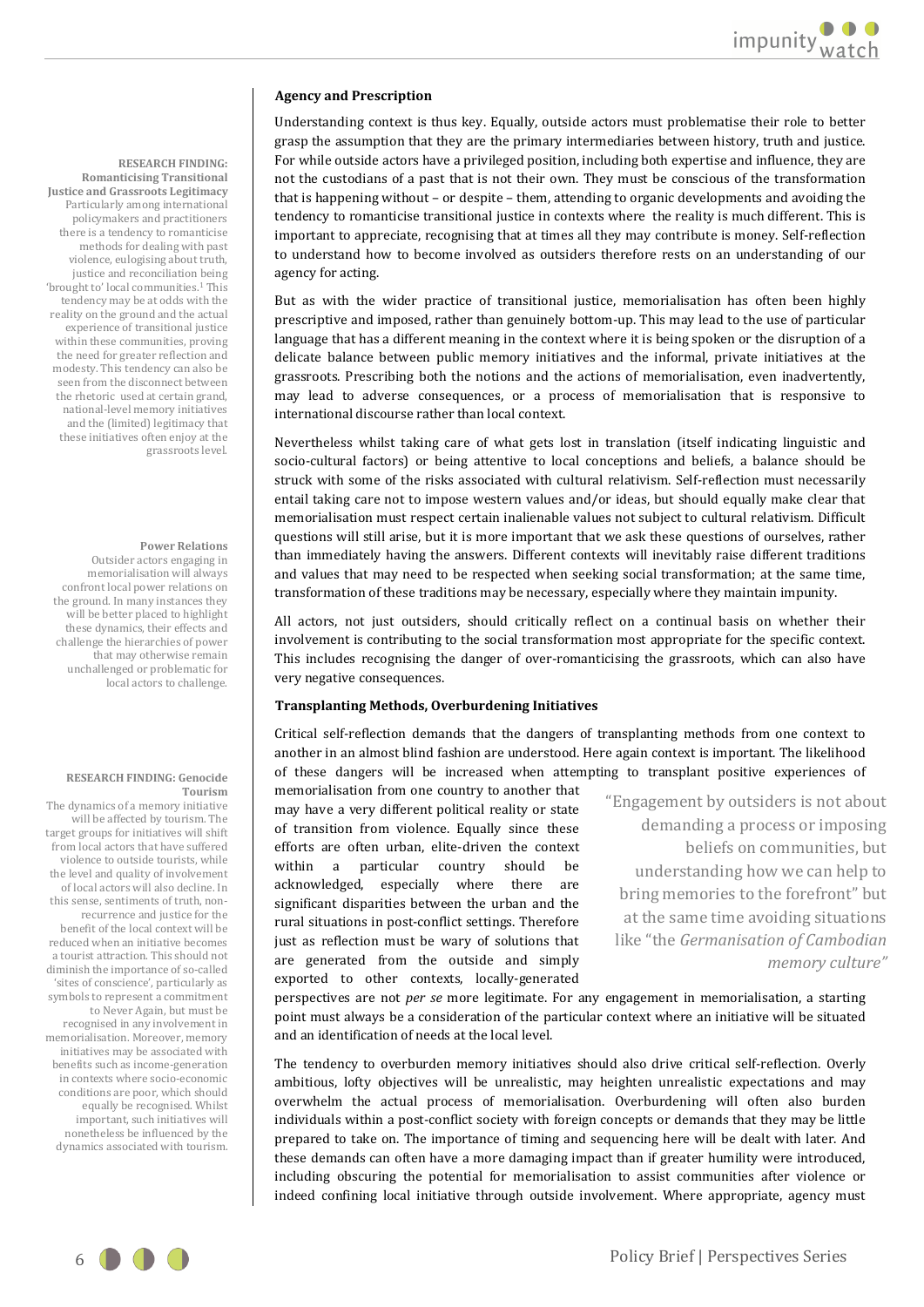**CASE STUDY: The National Monument to All Victims in Burundi** 

Standing on a small hillside in the central town of Gitega, the National Monument to All Victims of Burundi's conflicts was erected almost overnight. Stipulated under the 2000 Arusha Peace and Reconciliation Agreement, the monument is intended to commemorate each Burundian who died during the waves of cyclic violence in the country. But with no consultation or involvement of the population, the monument now stands idle and has been largely rejected by the country's many victims.

**CASE STUDY: Challenging Elite-Driven Processes in Guatemala and Creating 'Survivors'**  Memory initiatives in the Ixhil region and among the Q'eqchi'es Community in Cobán, Alta Verapaz in Guatemala directly contest the official narrative of truth in the country. In the former, the 'Recovery of Ixhil Collective Memory', memory is used at the local community level to challenge the official version of the truth and the misrepresentation of actors. Similarly, the recovery of memory among the Q'eqchi'es Community responds to their lack of participation and the lack of representation of their histories in the national truth project. In each case the elite-driven, dominant discourse is challenged through local memorialisation. Moreover, participation in memory initiatives has transformed 'victims' from a passive role after violence to becoming active rights-claiming 'survivors'.

#### **CASE STUDY: Communities in Bosnia-Herzegovina**

In communities all over Bosnia-Herzegovina certain groups have the ethnic majority. It is this majority that has the monopoly to decide on memorialisation, with other communities excluded from the process. In this context it becomes crucial to reside in a community where one's own ethnic group is in the majority, causing memorialisation to be ethnically divided and providing little or no space for the inclusion of other narratives. Inclusive participation in the creation of local memories remains a major challenge. always remain in the community where memorialisation is taking place, not exported to the outside or stifled by foreign demands or indicators. Just the same, we must recognise that memorialisation is a long-term process and that transformation is often painstaking, not readily subject to log frames or objective indicators. Taken as a whole, the artificial demands that local initiatives can often be subjected to – e.g. pressure on local NGOs to 'fit' their ideas into outside agendas – and the artificial time-frames that are commonly imposed, go against evidence of the true value of memorialisation as a method for dealing with violence and impunity.

**Participation:** *Genuine grassroots participation can ensure that local needs, traditions, human rights, and socio-cultural sensitivity are respected for the purposes of ensuring local ownership, meaningful engagement and context-sensitive memorialisation.*

The importance of local consultation for the development of local ownership over processes for dealing with the past is now recognised as a requisite component of transitional justice. Whilst this

is a positive step away from elite-driven, top-down responses to violence that are transplanted from one context to another, local consultation is not enough to ensure that genuine local ownership, meaningful engagement and conflict-sensitive memorialisation follow. Consultation should seek to respect needs, traditions and create wide involvement in memorialisation that empowers grassroots actors to claim their rights. Memory

"In Burundi, memory is not participative. Somebody else says what we should think, how it was, leaving no space for integrating different views and perceptions*"* 

must be participative. Participation (in planning, design and implementation) is therefore a crucial principle that must guide memorialisation, denoting a deeper engagement than mere consultation.

In his first report, the new UN Special Rapporteur on truth, justice, reparations and non-recurrence calls for 'meaningful participation' in transitional justice. The research indicates that depending on the particular context, participation can involve empowerment or bridging the divides that exist within and between communities, after careful examination of local capacities and potential. In countries where a repressive central authority restricts the space for civil society and leaves the population weakened or under threat, participation in memorialisation can help to empower grassroots actors to take ownership over the defence of their rights. In those contexts where repression is not a significant problem, but memories are still suppressed, participation can enable space for local narratives. International engagement should therefore invest – where appropriate – in local capacity to challenge the restriction of rights and imposed narratives.

#### **Genuine Participation and Local Ownership**

Without genuine participation, memory initiatives will typically fail to generate local ownership, let alone acceptance. Decision-making on memorialisation should therefore recognise the abovementioned reality that processes that are elite-driven will miss the components necessary for addressing local needs. We must acknowledge the evidence that national narratives and state-level initiatives are frequently driven by political interests, meaning that they also fail to ensure popular participation. Facilitating a deeper, two-way process of memorialisation can begin to overcome some of these challenges, as can methods that elevate local narratives to the national level. Greater commitment to decentralised efforts of memorialisation or identifying local multipliers who can work to bridge the disconnect with local communities and informal memory initiatives may also prove important for ensuring that memory is more participative.

Participation must also be related to the critical principle of Process, dealt with shortly. Indeed participation should be envisaged from the outset of a memory initiative, with commitment to a long-term engagement rather than a fleeting involvement. All too often memorialisation has bypassed this commitment, with evidence that as initiatives evolve over time their local relevance and meaning may diminish. Particularly in those contexts that are further along a transition from violence, this is likely the case. Participation should therefore be a long-term process to ensure that initiatives retain their local relevance, rather than tacit acceptance or worse, disdain. In this sense, participation should not be measured quantitatively by the number of persons involved, but rather by the quality of their engagement in meeting the needs and expectations of targeted communities. This process will also help to guard against the imposition of values and the overburdening of expectations.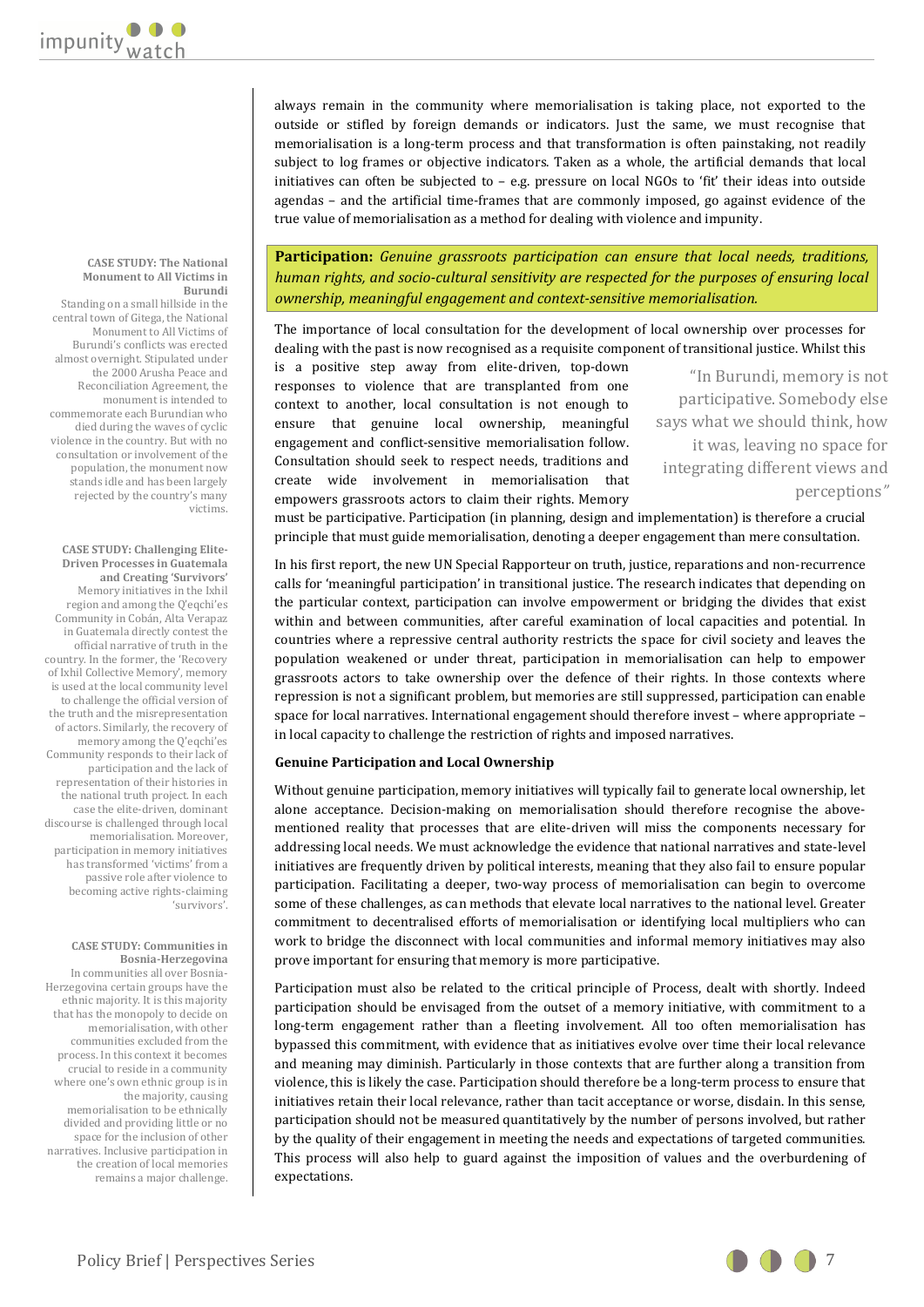**CASE STUDY: Prevailing Inequalities in South Africa**  Facilitating genuine participation in memorialisation can enable policymakers and practitioners to better identify conflict-sensitive strategies that complement memorialisation as part of a wider process of transformation. In countries like South Africa, where present-day inequalities often outweigh demands for memorialisation, this will be key, especially since research suggests that the symbolic value of memorialisation for delivering a sense of social justice may be overestimated. In fact, participation at memory initiatives in South Africa has sometimes heightened feelings of injustice and the sense of despair at prevailing socio-economic inequality. In this respect, wider strategies that address the enduring after-effects of conflict can be designed, without excluding memorialisation.

#### **Special Rapporteur on the Promotion of Truth, Justice, Reparations and Guarantees of Non-Recurrence**

In his first report to the UN General Assembly, Pablo de Greiff reiterated the importance of a comprehensive approach to redressing a legacy of violence. Noting the 'individual weaknesses' of measures of truth, justice, reparations and nonrecurrence, he noted that an integrated approach is more likely to be judged positively by victims than their 'disconnected or disaggregated implementation.' Piecemeal prosecutions, he argued, have not quelled demands for justice, whilst truth-telling without reparations will be seen as 'inconsequential chatter'.

#### **RESEARCH FINDING:**

**Shortcomings of Conventional Transitional Justice Mechanisms**  Memory initiatives (and other methods for dealing with the past) have an important role to play after violence, particularly when the shortcomings of other institutionalised mechanisms are considered. The ICTY has been prosecuting cases related to the Balkan conflicts for over 16 years, yet in Bosnia-Herzegovina the truth about the crimes committed and the historical record is still deeply contested. In Guatemala, the shortcomings of the official truth commission led communities to initiate their own 'recovery of memory' projects in order to ensure that their narratives did not go unheard. In Cambodia, the ECCC has failed to penetrate into local communities, many of which are almost entirely disconnected from the proceedings. In these situations, there are specific needs for methods that can complement the dominant forms of transitional justice implemented in the respective contexts.

Despite the obvious challenges in contexts where communities are severely polarised, participation will be most effective when characterised by diversity. This can help to encourage reflection and a multiplicity of discourse. Where appropriate, this also includes involving government and other stakeholders, taking into account the local traditions and socio-cultural framework. Once again related to the importance of context, the latter considerations include giving attention to local norms of expression. These local norms may affect the willingness of people to fully engage in a participatory memory process, including those contexts where citizens may not openly express themselves in the presence of government officials, women not in the presence of men, youths in the company of their elders.

At the same time, decision-making must not romanticise the grassroots or ignore some of the problems associated with local participation. The negative effects of politicisation and ethnic polarisation are evidence of the need to maintain a critical eye when engaging with memorialisation. The grassroots can oftentimes be a place where many of the negative consequences of memory after violence are cultivated and maintained, in contrast to a common tendency to idealise actors at this level. Equally, local memories cannot alone make up a historical narrative of the past or contribute to memorialisation; the many different layers of narratives each contribute to understanding the past and to memories of violence. The need for negotiation of these different memories through participation may well signify an important role for outside actors as facilitators or mediators of dialogue.

**Complementarity:** *Memory initiatives must be considered as part of a framework for transformative justice that includes complementary mechanisms for guaranteeing truth, justice, reparations and the non-recurrence of violence. Attention should be given to the diverse ways that memory initiatives can contribute to the goals of political and institutional reform, addressing socio-economic inequalities, demands for human rights, as well as the range of individual and community needs after violence.* 

Transformation in the social, political, legal and institutional landscape should be the focus of any intervention in countries emerging from violence. Transformation should focus on the ultimate objective of a just social order where affected communities can claim their rights and receive redress from the state. The state must be viewed as legitimate by the population *inter alia* by ensuring meaningful participation, and justice must be understood beyond the courtroom. Criminal justice remains an essential goal after violence, but it should not be the only goal. Single, *ad hoc* mechanisms or processes will also rarely be sufficient for transformation and for guaranteeing the rights of victims to truth, justice, reparations and non-recurrence.

Complementarity in approaches for dealing with the past is therefore crucial. This must necessarily include a focus on addressing the root causes of violence

and a clear strategy must be in place for doing so before initiating any approach.

Memorialisation should in this respect be accepted as a constitutive element of transitional justice – or what can be

"Reparations [in Guatemala] are used as a way of buying the silence of victims; a sleeping pill to pacify them"

termed transformative justice – regardless of the type of transition or nature of the prior violence. To date, however, memorialisation has often been narrowly considered as only forming a part of symbolic reparations, usually marginalised in transitional justice. Where it has formed part of transitional justice, this has frequently been as an after-thought or as a means of supporting a statesanctioned narrative. But evidence contradicts this narrow understanding of memorialisation, demonstrating that memory initiatives and other transitional justice approaches can be mutually reinforcing. Still, if not accompanied by or accompanying processes that contribute to a holistic tackling of violence, then memorialisation will be restricted in its impact. This will be the case when memory initiatives are established, but poverty and marginalisation remain, or when initiatives promote citizen empowerment but the institutions for protecting their rights are not in place.

#### **Relationship Between Memorialisation and Standard TJ Mechanisms**

Accepting the principle that a complementarity of approaches is needed after violence, we can better understand the relationship between memorialisation and the more standard mechanisms of transitional justice such as criminal proceedings and truth commissions. On the one hand, evidence demonstrates that these mechanisms can open space for memory initiatives, as referred to earlier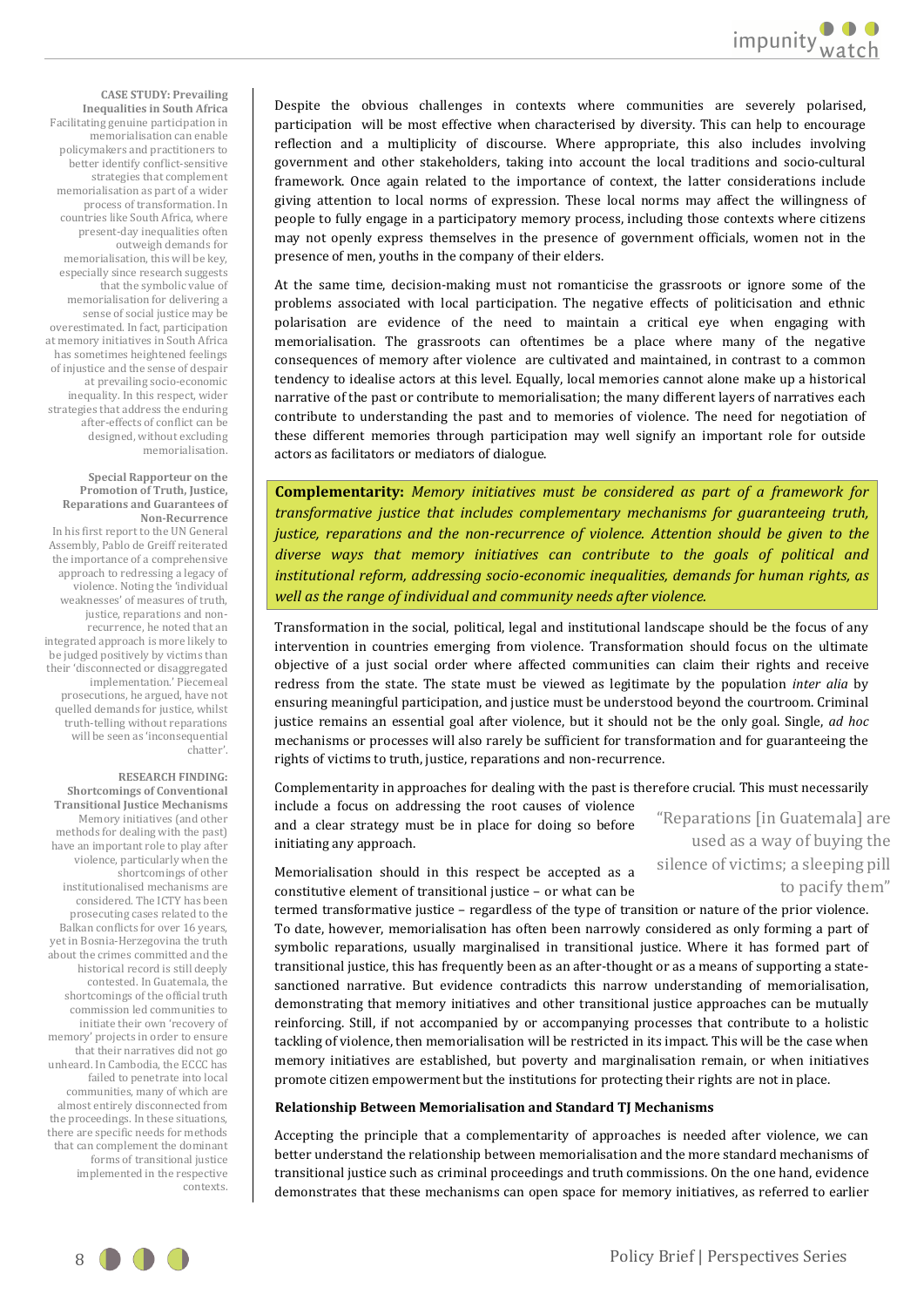#### **CASE STUDY: The ECCC in Cambodia**

After the establishment of the ECCC in 2006, memory initiatives increased in Cambodia. Its establishment gave a new impetus and opportunity to Cambodians to delve into their history and memories that had largely remained unspoken and without any critical reflection.

#### **CASE STUDY: Inequalities in South Africa**

In the absence of wider efforts to address the inequalities that continue to exist as remnants of apartheid or the factors that continue to sustain impunity after the TRC, the contribution of many memory initiatives has been curtailed.

#### **RESEARCH FINDING: Avoiding Inertia**

The most effective memory initiatives that constructively contribute to tackling violence and impunity are those that are dynamic and evolving, continually relevant and bridging the past and the present. Traditional monuments and memorials are important for commemorative purposes, but for the goals of transformation memory initiatives must avoid simply acquiring a static meaning. Particularly in countries recovering from violence, static memorialisation efforts have often fallen into dilapidation or become symbols of prevailing hardships as the initiative fails to evolve as the context changes.

with regard to Context. Memory initiatives can in this sense emerge as a result of formal justice proceedings or truth-seeking, often breaking the pockets of silence that may still exist, even linking discussions of past violence to future non-recurrence. On the other hand, memory initiatives can supplement the standard mechanisms when they leave gaps in the delivery of truth, justice, reparations and non-recurrence. Justice in the courtroom and institutionalised truth-seeking without consequences or accompanying justice and reforms will often be judged as empty gestures. It is to avoid these consequences that complementarity should be put into practice. Moreover, where measures are overly institutionalised and centralised, memory initiatives can counteract with processes that are participatory and local.

Complementarity must equally find a balance between the immediate redress that is required after violence and the long-term need for transformation. Where populations continue to suffer socioeconomic hardships, the benefits of memory initiatives will often not be immediately apparent. This should not come as a surprise, particularly since priorities for basic needs will usually outweigh justice claims. This being said, the two should not be considered as mutually exclusive or precluding one another and can be complementary priorities; finding the appropriate balance will depend on how we approach the subject and engage with communities. Here the 'economics of memorialisation' must be remembered, which should guide decisions on the appropriate resources to devote to memory initiatives when pressing socio-

economic needs exist.

In contexts where a continuum of power brings former perpetrators into positions of political and state authority, discussions on transitional justice often exclude attention to power conditions and questions of structural violence. In these contexts, transitional justice is often a tool of political expediency providing a 'veneer of legitimacy'2 for a rights-shunning regime that benefits from sustained impunity and has little political will to see a genuine process of transformation. Though dangerous, memory initiatives initiated by civil society

"The Tribunal is very important for Bosnia-Herzegovina because it is the only official authority that can determine truth and guilt…Nevertheless the problem is that politicians do not accept the decisions. Then what? We always take one step forwards and two steps back, because there is no support from politicians"

can challenge this status quo and demand change through political and institutional reform. Memory initiatives can equally sustain pressure for criminal prosecutions. These initiatives would benefit from the support of international actors.

## **Complementarity: Risks and Opportunity**

A principal risk with the principle of complementarity is that it may lead to memory initiatives becoming prescriptive or sucked into a formulaic application of transitional justice that strips memorialisation of its inherent dynamism. Equally, memory initiatives could easily become substitutes or proxies for other mechanisms. And in arguing the principle of complementarity, we must also be aware of the role that memory and memorialisation have also played in the perpetration of violence. A clear understanding of context and genuine participation can help to mitigate some of these risks, but so too can better coordination between actors involved in processes for addressing violence.

Donor agencies and international policymakers should pay attention to avoiding duplication of their actions in these contexts to ensure the most effective application of efforts in the support of those processes already taking place. This involves surveying existing programmes and ensuring a complement of both activities and roles. For example, if we accept that memory initiatives can contribute to calls for criminal justice, there must be a functioning legal system capable to respond to these calls. Here again, international actors may have a role to play. Better coordination between different branches of a response to violence is also needed, using the principle of transformation to bridge the ideological and practical divide between human rights and development organisations.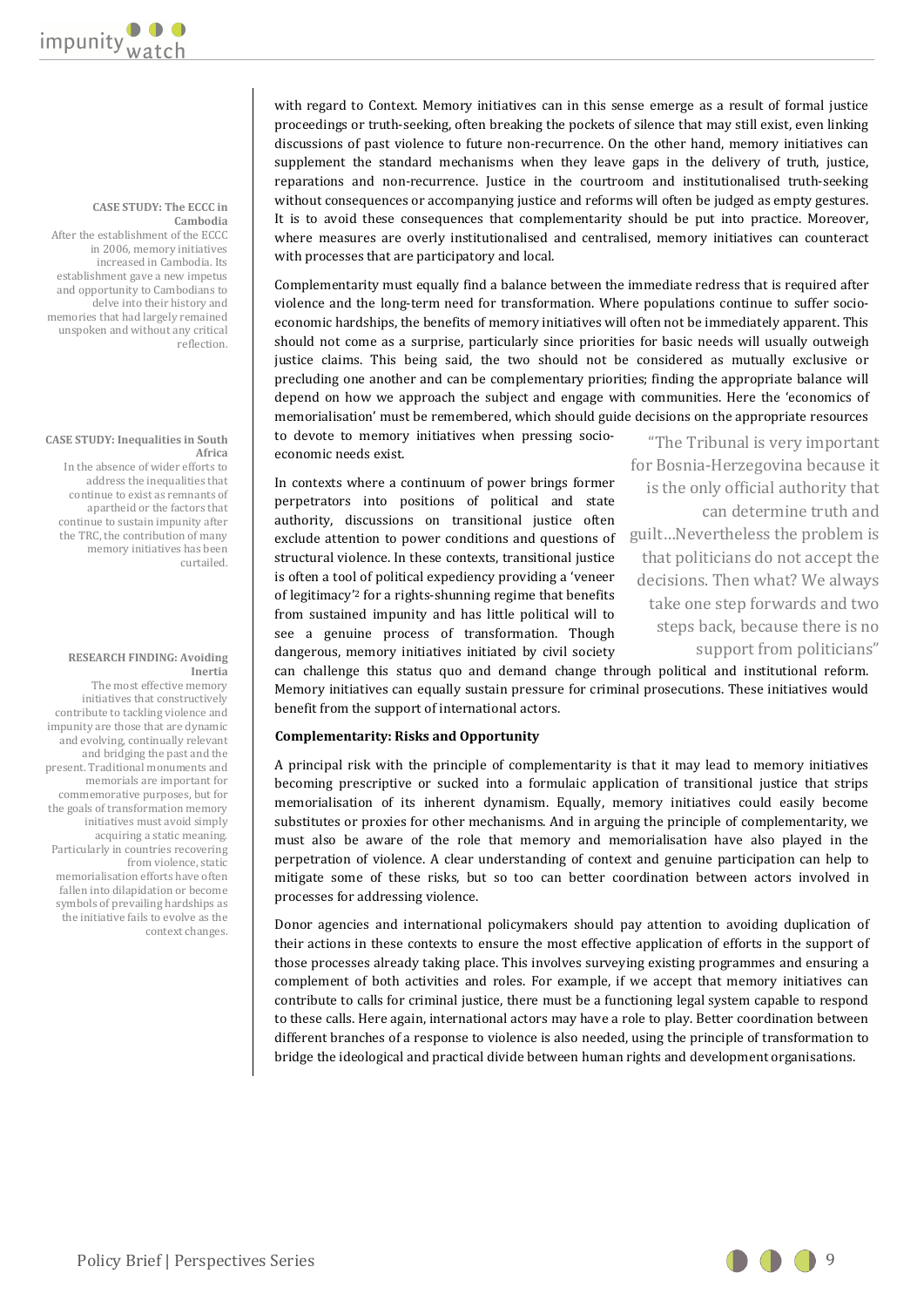**Process:** *Memorialisation is a long-term, participatory process that requires the sustained involvement of all actors and in particular the involvement of younger generations through inter-generational dialogue. Timing and sequencing are key factors in memorialisation.*

Memory is fluid, evolving and alters with time. Though grounded in the past, memory defines the present and can shape the future. It is both individual and collective, and a way to give meaning to the past. Blurring the lines between objective facts and subjective interpretations, the construction of memory leads to blind spots, amnesia, the masking of unpalatable truths and the magnification of others out of proportion.3 In the way that memory becomes central to identity – both individual and collective – it will shape our interactions with others and will frame our understanding of how the past must be dealt with. Whether ethnic memories in Bosnia-Herzegovina and in Burundi, the suppression of memories in Cambodia, the centrality of memories of injustice to the very foundations of the state in South Africa, or the memory of silence in Guatemala, memory is inescapable.

Memorialisation must therefore be recognised as a long-term process that changes with time and that is also subject to the way that memories themselves evolve over time.

The increasing democratisation of memorialisation and participation in the production of history provide important openings for policymakers and practitioners in certain contexts. Where a memory impasse exists between polarised groups, the value of engaging people in the production of memory rather than attempting to impose memory or see it as end needs to be recognised, as does the contribution that memory initiatives can make to dialogue. Here memory is used as a starting point, a basis for discussion across ethnic, political, regional or similar divides. In those contexts where memories are suppressed or where victims are unable to claim their rights, memory initiatives can be an important tool in different ways. Initiatives can unite people in their

common experiences of violence, creating a community of victims or survivors, or they can become a tool for demanding rights after violence.

In this sense static monuments are less relevant to the dynamic process of memorialisation that can contribute to transformation, notwithstanding the important commemorative role that they can otherwise play. If memory

"The most striking feature of monuments is that you do not notice them. There is nothing in the world as invisible as monuments"

(Robert Musil)

initiatives stand alone, without any accompanying programme or initiative for actively engaging memories for dealing with the past, then they will become frozen memories tied to a particular moment. Monuments that do not include attention to process risk becoming irrelevant over time.

#### **Long-Term and Sustained Involvement**

Memory initiatives therefore warrant long-term, sustained involvement. This applies to engagement in the ongoing process as well as in terms of resources, social capital and intergenerational momentum to ensure that the past and present are connected. If this long-term engagement cannot be committed, then involvement should be considered in partnership with local organisations or multipliers who can sustain the involvement. If the latter can also not be envisioned, then involvement may be inappropriate. Decision-making must thus approach memorialisation with a long-term vision in mind, rejecting the implicit time frame that usually applies to transitional justice and efforts to deal with the past. Though antithetical to the traditional understanding of memorialisation, involvement should not focus on tangible, quantifiable products, but instead on the process of constructing memory and the less quantifiable effects that this has on local capacities and momentum for dealing with violence.

Resource allocation and the involvement of local actors are therefore crucial to decision-making in memorialisation. Finding ways to facilitate processes that target transformation and that are sustainable is vital. This must necessarily involve future generations in the process who did not directly experience the violence, recognising that they will be engaged in memorialisation in different ways than victims and survivors. Excluding young people will limit the transformative impact of an initiative and its lasting relevance. Including young people can help to spread a culture of respect for human rights and rejection of the violence and the persons that perpetrated that violence in the past.

#### **RESEARCH FINDING: Timing - Memory is an Evolving Process, Not an End**

Timing is a key consideration in any memory initiative. Timing indicates both sequencing and the most appropriate moment for memorialisation, but also the nature of memory as an evolving process that cannot be imposed or seen as duty. The value of memorialisation after violence lies with seeing initiatives as processes of change rather than processes for simply compiling a collection of terrible memories.

#### **RESEARCH FINDING: Memory as a Basis for Dialogue**

In Cambodia, initiatives at the local community level have used memory as a basis for dialogue and for opening up those areas of the past that have otherwise remained unspoken. In a similar way, initiatives in Guatemala and South Africa have used participatory methods to engage people and reduce the social constraints to speaking about the past that exist in each of these contexts. Further, inter-generational dialogue has demonstrated important benefits for the survivor generation in Cambodia to have credence given to their suffering, but also benefits for the younger generation that previously found the violence incomprehensible.

#### **CASE STUDY: Youth in Mostar, Bosnia-Herzegovina**

.

.

Two curious initiatives the town of Mostar in Bosnia-Herzegovina demonstrate the importance of process and dynamic engagement in memory. A statue of Bruce Lee erected to remind youths from different ethnic backgrounds of their common interests did not achieve its desired effect, instead becoming the target for graffiti and vandalism. By contrast, an initiative using innovative methods to bring youths from different ethnic backgrounds together to exchange experiences is showing signs of progress at bridging the ethnic divide. Here memories of the past and memories transferred from one generation to the next are used as the basis for dialogue.

10 **Policy Brief | Perspectives Series**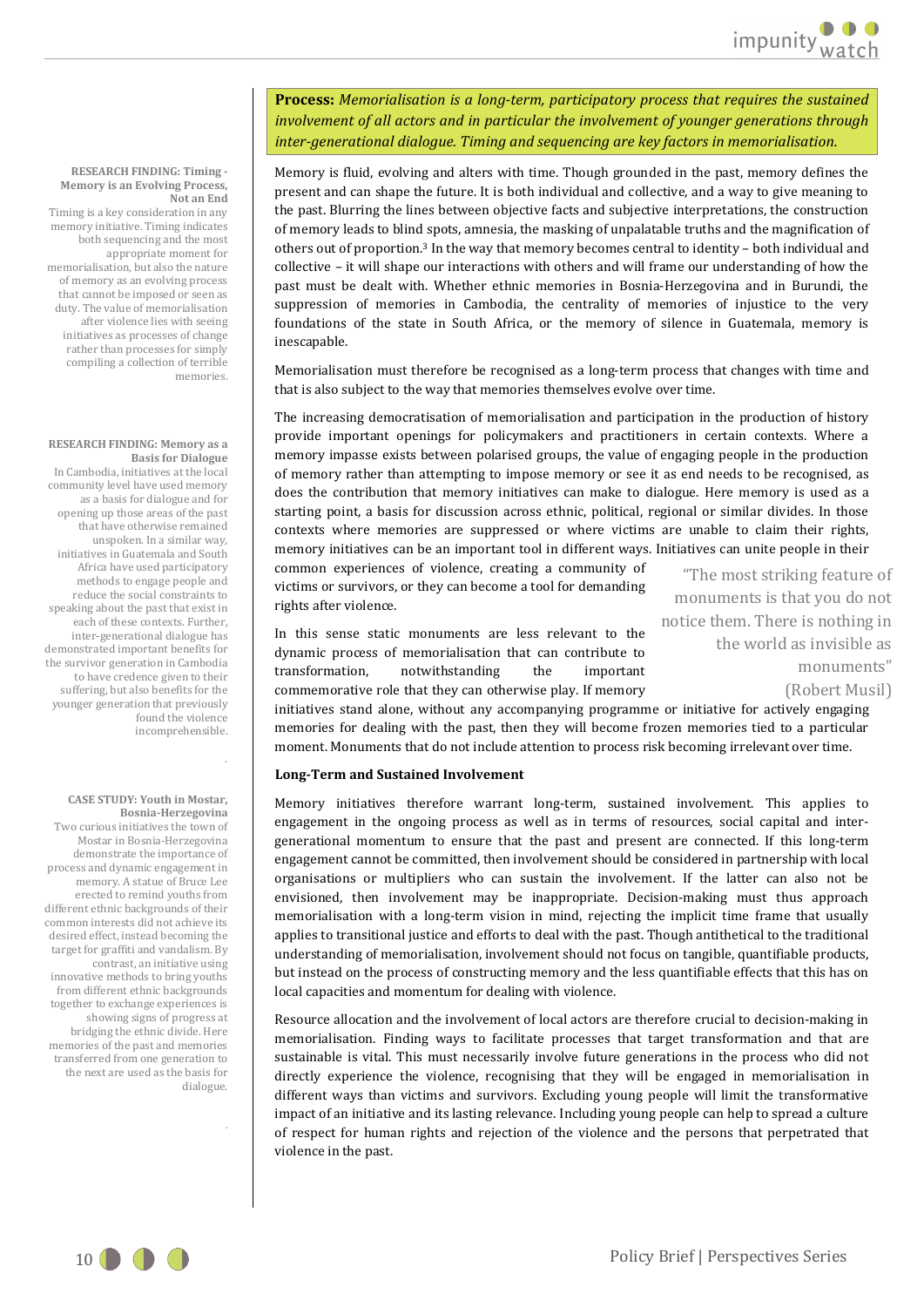

#### **CASE STUDY: Burundi**

Monuments at the state level representing the (attempted) imposition of permanent truths and absolute memories exclude the possibility of dialogue and the recasting of those truths. The memories of other communities or counter-narratives are therefore excluded from the process of memorialising.

#### **RESEARCH FINDING: Cultures of Silence**

Cultures of silence that maintain impunity after violence have various defining characteristics and a number of causes that can be found in the social, political, institutional and legal landscape after violence. Truths not fully told, the maintenance of conflict identities and negationism, hierarchies of victimhood, the composition of communities after violence, fear and social climates, post-conflict institutions, and silence instituted by law are some of the most common. As silence can be a construct, it is not limited to situations where there is no communication. Indeed, silence itself is a communicative act. In certain contexts silence results from the "cacophony" of discourse, where it is not the absence of voices that creates silence but the sheer number of voices that fail to hear one another.

#### **CASE STUDY: South Africa**

The impulse introduced by the TRC to categorise people as victims, perpetrators and bystanders may have detracted from the greater need to understand the root causes of violence. By hearing the individual testimonies of 'perpetrators' and 'victims', the TRC created an individualised language of both perpetration and struggle, shifting the emphasis from the structures and social conditions that facilitated apartheid. The underlying system of repression was therefore not sufficiently addressed.

Recognising that memorialisation is a process, we should be aware of the risks that the process can be instrumentalised, sometimes with the unwitting complicity of outside actors. During founding moments in the formative years of a state and society after violence, political transition and upheaval can be critical for the construction of new national narratives. These narratives can promote inclusivity, human rights and democracy, but can equally be instrumentalised to promote a one-sided narrative of the past. Where a military victory or similar ending of violence brings a particular group to power or where the post-conflict political landscape is dominated by ethnic or identity politics even after a peace agreement, then this risk will be increased. This risk will also be heightened where a continuum from the past sees former perpetrators forming the political elite. Here the will for a process of memorialisation that supports transformation will be affected by identifiable entrenched interests.

Particularly during transitions from violence, the political elite are usually the benefactors of silence. As such, the propensity for new regimes to seek to eradicate certain memories of the past or memory initiatives is increased. Reinterpreting these memories or initiatives would have a much greater impact than trying to wipe them out. Dynamic, local initiatives can help to counteract the misuse of memory during these transitions.

As the research demonstrates, sequencing will be another crucial factor in the process of memorialisation. Memorialisation is but one piece of a larger transformative framework after violence, whereby transformation in other areas of a state may need to take priority before memory initiatives. Whilst this does not prejudice the fact that memory initiatives can complement other approaches for addressing past violence, a consideration of context may lead to the conclusion that memorialisation may not be appropriate at a given moment. The simple conclusion is that priorities and realities emerging from the context at hand should usually take precedence.

**Multiple Narratives:** *There can be no one truth after violence; the multiplicity of discourse, different understandings and the value of social dialogue should be acknowledged, respected and adapted to, but recognising that this does not inevitably lead to reconciliation or require affected communities to give up their claims for justice.* 

There is no absolute truth, especially after violence. There are multiple truths and a multiplicity of discourse that define the very contours of post-conflict societies. In all decision-making and efforts to engage in memorialisation this basic fact should be remembered since the sheer diversity of the

experience of violent conflict means that memories of the past and historical perspectives inevitably lead to different truths about what happened and why.

The principle of Multiple Narratives consequently has two basic tenets: one is the fact of recognising that multiple narratives are constructive; the other is the importance of encouraging hidden narratives to be revealed, including the various roles played by diverse actors. In South Africa for example, efforts to include the narratives of the young men who became (sometimes reluctant) perpetrators would be constructive to the truth of apartheid and explanations of the past, but at the same time an environment conducive to the revelation of their truths must be encouraged, since at present they risk alienation. The same applies to the importance of truths that are often uncomfortable, including the role of the international community in past violence.

"In Guatemala, we look at the victims and the military dictators, but we also have another participant – the economic elite that used the military to perpetuate their power. This narrative is not part of the current discourse. We need to know more about them. The role of the international context and the American government is also not represented. It needs to be spoken out loud"

Since memory is usually exclusive, the challenge for truth-

telling after violence is how to facilitate between multiple narratives. Truth-telling must necessarily be inclusive, finding ways to balance narratives that may be fundamentally opposed. In this respect, memorialisation can provide space for negotiating different narratives with the aspiration of at least coming to a shared history. Here, as always, context and timing will be crucial, since greater lapse in time since the violence ended may offer greater opportunity for this mediation between narratives.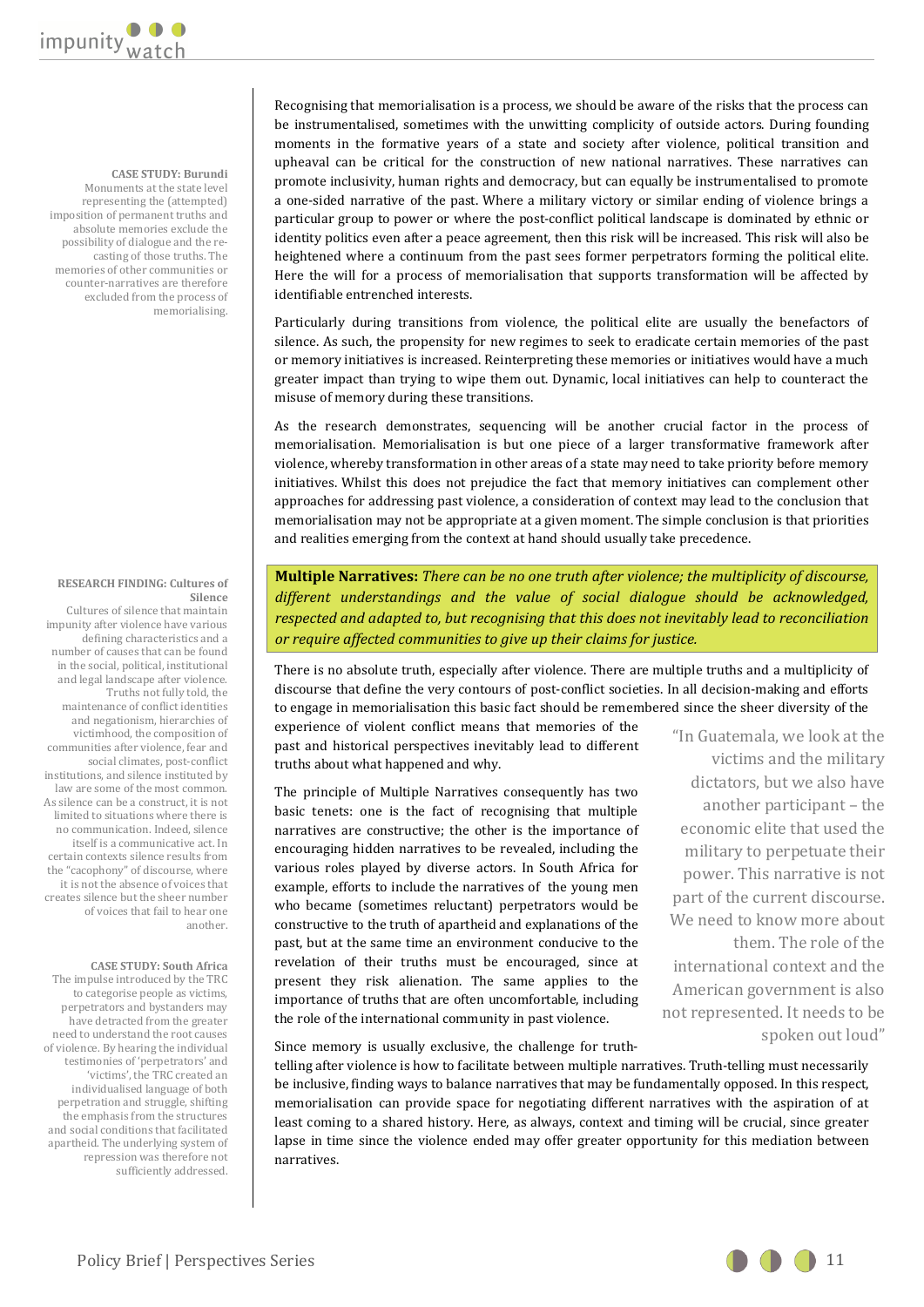#### **Homogenisation of Discourse**

Acknowledging the principle of Multiple Narratives means that memorialisation must unequivocally resist any homogenisation of discourse. As noted, the propensity for this appropriation of memory is increased during the immediate formative years of a state after violence. Encouraging local processes can be a way to sustain attention to the importance of multiple narratives, particularly since nationally-imposed narratives will inevitably seek to repress discourse. Where the socio-political context would bring risks for such initiatives, outside involvement must be both visible and vocal in its support. Equally, where these risks are high, the need for such involvement will likely be greater.

In any context narratives that differ from those promoted at the national level should be encouraged. Whether the national narratives being promoted are constructive or not, the truths and memories of violence at other levels of a society will often be very different. To only support national processes can lead to the amputation of particular narratives that then become the archetypal representations of the past. This does not mean that national narratives are less valuable or that narratives targeted towards political purposes should be avoided. As long as hate speech or clear incitement to violence is not being promoted, memory at all

levels of a society has a potential value. Instead it points to the importance ials are most effective of multiplicity and for decision-making to consider the actsheof they create spaces for memorialisation already taking place that reveal narratives at various integrative narrative exploration, open up a levels.

Memorialisation should resist the temptation to oversimplify the past tion. Other memorials Whilst often necessary during the initial phase of transition<sub>en just</sub> stand to make a point" oversimplification can lead to stylised narratives that reduce the experience of violence to certain details. In itself this has often had a

destructive impact on societies trying to move away from violence, sometimes leading to justifications for further violence. And though the immediate aftermath of violence may require that victims in particular have their suffering acknowledged, which may include prosecuting the perpetrators, if the latter remain dehumanised subjects an important historical appreciation that may otherwise contribute to non-recurrence will be lost. Infusing memory initiatives with an understanding of the 'perpetrators' as opposed to viewing them as a homogenous group, and equally an understanding of the system of repression underlying the perpetration of violence, will in many contexts contribute to a more effective dealing with the past.

But while multiple narratives are constructive and should be encouraged, it does not follow that reconciliation or relinquishing demands for justice are an inevitable or indeed necessary consequence. This distinction should be clear. Multiple narratives and mutual recognition of suffering do not provide a justification for the crimes that were committed, and providing space for the multiplicity of discourse should not be equated with an attempt to reconcile narratives or groups. Instead multiple narratives provide an understanding of the past and the present that enables the perpetration of widespread violence to be put into a historical perspective.

**Youth:** *Memorialisation must prioritise and promote the active inclusion of younger generations as agents for change, for the non-recurrence of violence and for dignifying the memories of survivors, especially since youth are often left on the sidelines of memory initiatives by a focus on direct conflict actors.*

A general consensus exists that the active involvement of youth can contribute to the sustainability of a programme, irrespective of the policy field where that programme is being implemented. Transitional justice is no exception, particularly with regard to the assumed role that youth have for the non-recurrence of violence.

And yet the practice of dealing with a violent past and addressing impunity has until now not fully caught up with this common understanding. Memorialisation has often focused solely on the population that experienced violence, leading to youth being left somewhat on the sidelines. Particularly in those countries where cyclic violence has been committed or where youth inherit impunity and silence from their elders, their involvement is essential to breaking the cultures of impunity that emerge.

#### **RESEARCH FINDING: Simplification**

Reducing violent conflict to prescriptive identities of the victimperpetrator-bystander paradigm or ahistorical narratives of the past can lead to destructive dynamics in memorialisation.

#### **CASE STUDY: Youth in Bosnia-Herzegovina**

Practices of memorialisation in Bosnia-Herzegovina were characterised as "dangerous and not sustainable" in the national research report. Dependent on others having not experienced the war themselves, youths are fed an ethno-political discourse about the past that becomes part of the polarisation between ethnic groups that exists in the country. Youths are thus raised to uphold divided identities. Memory initiatives pay too little attention to young people, with a flawed education system also implicated in the unsustainable practice of dealing with the past.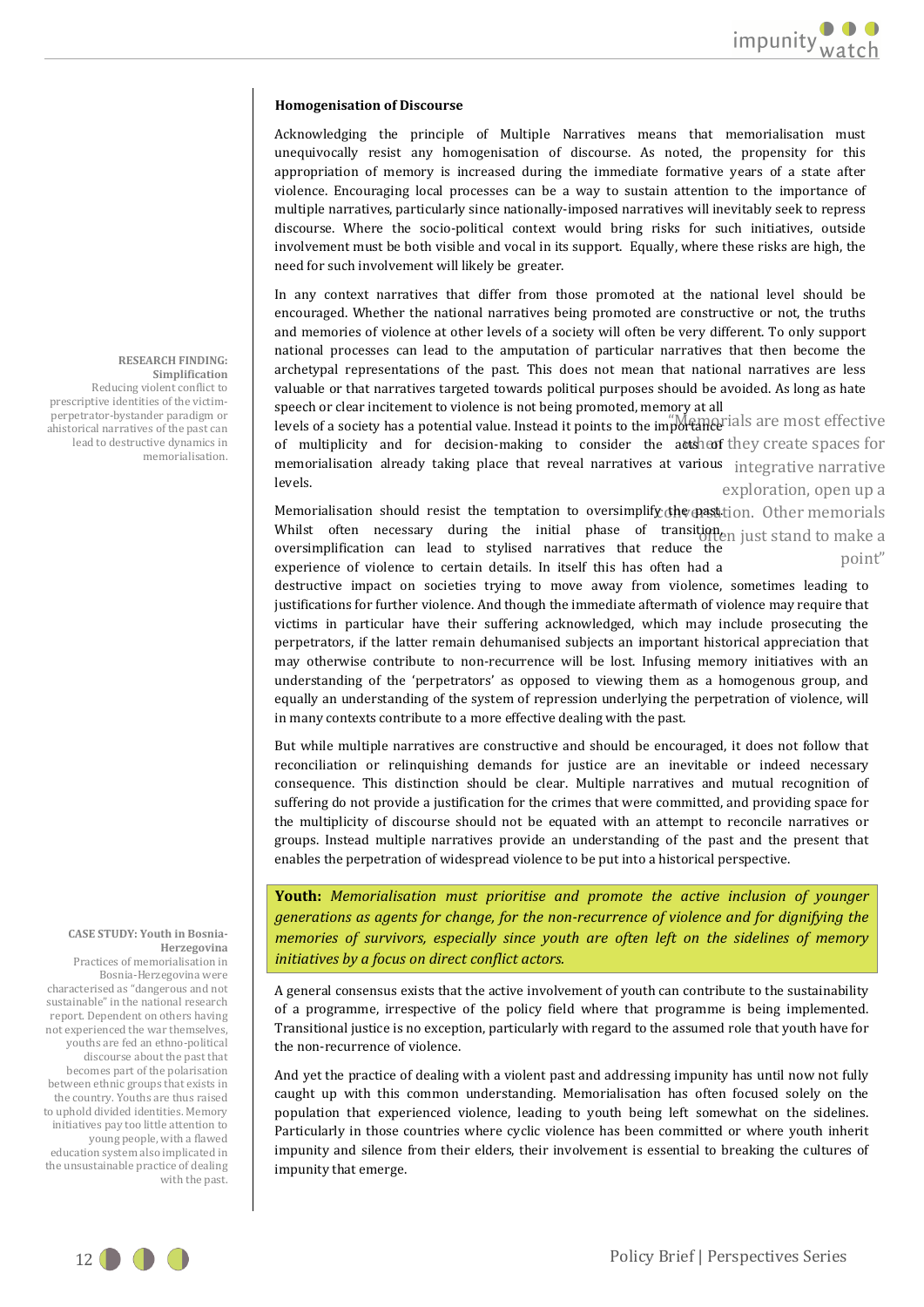

#### **CASE STUDY: Tuol Sleng Museum, Cambodia**

The Tuol Sleng Museum in Cambodia is a state-run memory initiative that has been established on the site of a former torture centre used by the Khmer Rouge. Research found that many young people who visit the museum leave without a clear understanding of the past due to the lack of information that would otherwise enable a greater comprehension of the atrocities that were committed. Many young people leave the museum confused and seeking explanations elsewhere.

#### **CASE STUDY: Civil Society Initiatives in Cambodia**

In contrast to the state-run initiatives in the country, many civil society initiatives in Cambodia directly target young people. As well as providing more systematic opportunities for young people to learn about their past and empathise with those who directly suffered violence, there are positive indications that the commitment to involve younger people has marked benefits for the wider community. Moreover, youth were found to have a unique ability to mobilise others in the process of memorialisation, including their peers and other community members.

#### **Youth for Non-Recurrence in Argentina**

Certain memory initiatives in Argentina include young people in the process of producing and sustaining memories of violence by transmitting the facts about the past, transmitting values through generations, and utilising the education system as a means of transmission. The facts about past violence are transmitted to guard against forgetting, whilst at the same time values are transmitted that target young people as multipliers, demonstrating a commitment to transformation in the present. Seeing the school as an institution of democracy to create long-term institutional changes through memory is also being promoted.

#### **RESEARCH FINDING: State-Level Memory Initiatives and Politicisation**

State-level, national memory initiatives are susceptible to politicisation, often introducing hegemonic truths that may convey a one-sided version of the past. Enhanced during moments of political upheaval, these moments are favourable for memory initiatives that support the legitimacy of a new elite in power. The various political changes in Burundi were accompanied by corresponding initiatives, the very basis of the Tuol Sleng Museum in Cambodia was originally to delegitimise one regime for the benefit of another and the new memoryscape of South Africa is frequently a place for transmitting ANC narratives.

Through inter-generational transmission of memories, we see that the identities of young people are formed and the ideologies of previous generations reproduced. In a number of contexts this has led to the creation of collective memories that are passed from one generation to the next, serving as a basis for interpreting the present and often as the basis for further violence. In other contexts the silence that is passed down leads young people to search for alternative sources to find explanations for the past which brings its own difficulties. And where education or the historical record of violence are incomplete or biased, young people and the society into which they enter as adults will of course both suffer the negative consequences.

Decision-making must therefore strengthen the capacity of local actors to include youth in their work. Since youth "have an appointment with the future", ensuring that they are included as part of

a memorialisation process that honestly deals with the past will benefit the wider post-conflict or -authoritarian society. Memory initiatives can be an important place to ensure that

"Youth have an appointment with the future'

memories are critically dealt with, counter-acting otherwise negative tendencies that manipulate the past. This will also encourage young people to question the identities and ideologies that they inherit. Moreover, encouraging youth to understand the perpetration of violence and its root causes provides opportunity for them to understand the inequalities that may exist in the present, or to identify dangerous dynamics in the future that may lead to the recurrence of violence. Memory initiatives must thus be living and relevant and part of a wider conversation about the past, linked to the present.

Timing will of course be an important factor to consider. Encouraging the critical engagement of youth directly following the cessation of violence may not be the most appropriate course of action where victims and survivors are still seeking redress and recognition for the violence that they suffered. Taking note of the particularities of the context, memory initiatives should be designed accordingly so as to reap the benefits of including youth without affronting the dignity of others. In contexts such as Cambodia, for example, where the Khmer Rouge violence was committed several decades ago, the survivor generation is benefitting from initiatives that bring young and old together, the latter indicating both dignification of their suffering and greater openness to discuss a past that still largely remains unspoken.

It is important therefore that youth are involved in memorialisation for transmitting the facts, guarding against oblivion. Equally, their involvement in memorialisation is important for transmitting values, towards non-recurrence of violence. Encouraging more socially aware citizens means harnessing the potential of youth to be instruments for change. This should be achieved through dynamic memory initiatives that actively engage young people, since static initiatives are easily ignored or judged irrelevant. Participation in memorialisation must include young people in ways that are appropriate and specific to the local context.

**Politicisation:** *Memorialisation is an inherently political process that can be utilised for the reclamation of violated rights or appropriated to serve malevolent purposes that can entrench impunity and subvert fundamental rights.*

Involvement in memorialisation necessitates an awareness of the inherently politicised process that it involves and the acute risk of manipulation. Memorialisation is not *per se* always constructive, especially after violence. Memory initiatives can come to represent violence and division, in some circumstances even sustaining such violence. But unlike criminal justice, institutionalised truth-telling and other methods of transitional justice that are customarily required to avoid politicisation, politicisation at memory initiatives can also be constructive in societies that have experienced widespread violence.

Awareness is thus required of both the destructive and constructive dynamics that memorialisation

can introduce into a given society. Concerning the former first of all, we find that memorialisation as a political tool can eradicate histories, can institutionalise amnesia and can

"Politicians misuse victims to create negative images"

circulate mistruths about the past. Denial and manipulation are powerful tools for party-political discourse and memory is political fodder that serves political discourse, in many contexts to the detriment of other groups. Particularly where identity politics are at work, such as ethnic divisions,

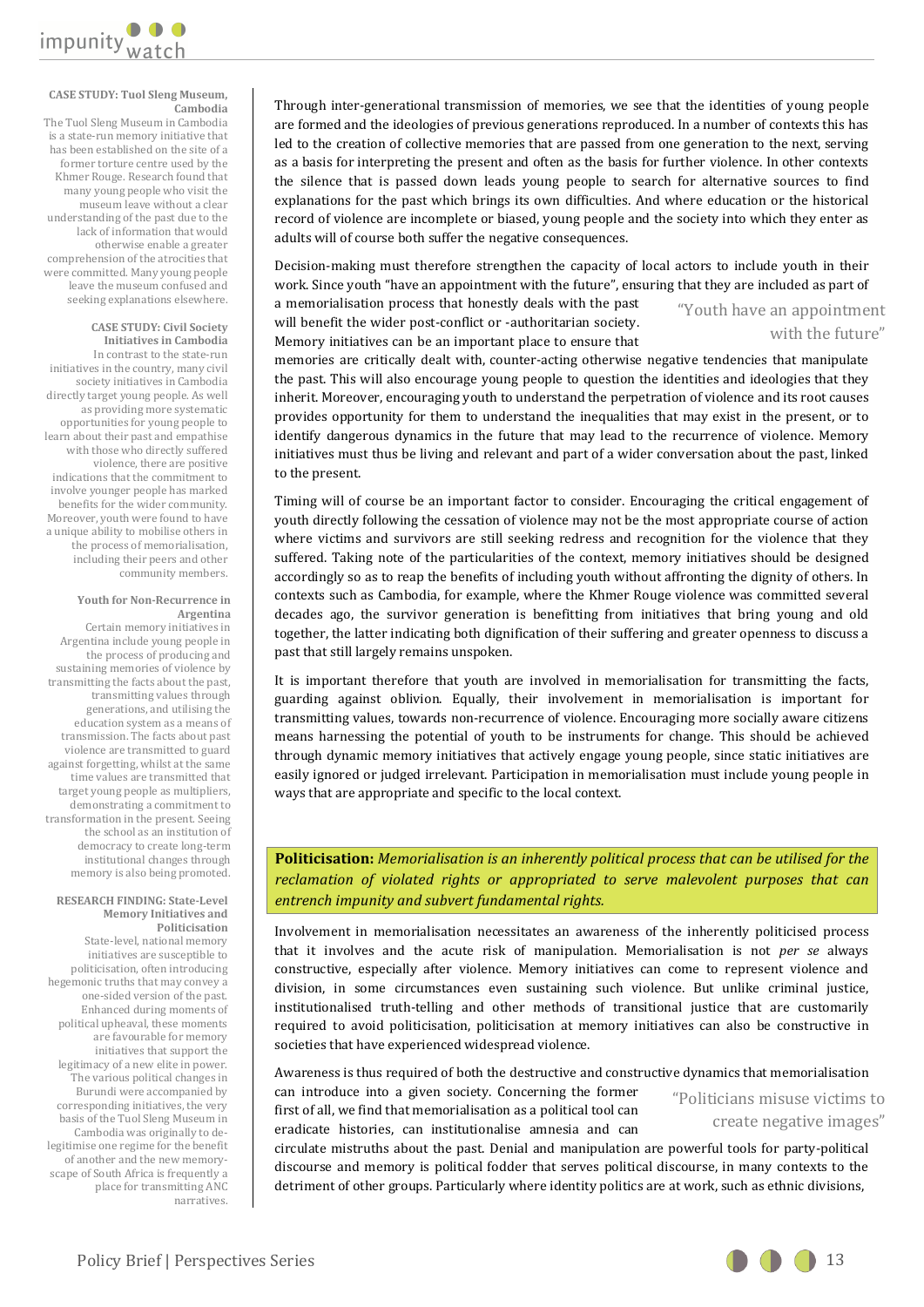**CASE STUDY: Guatemala**  Memorialisation in Guatemala has been appropriated for political purposes at a number of initiatives. Policies of the government to introduce symbolic reparations in the form of memorialisation have been criticised for being attempts to avoid providing more substantial redress. Other initiatives have been criticised for their overt political purposes, such as the inauguration of 2011 as the year dedicated to historical memory ahead of scheduled presidential elections.

#### **Egypt: The Impulse to Eradicate**

In the immediate aftermath of violence or political change, new regimes may seek to eradicate memories and histories of the past. This politicised process is ongoing in Egypt, where the impulse has been to simply eradicate memories of the Mubarak era. School textbooks and history education, for example, are being re-written to erase positive reference to the Mubarak era, rather than reinterpreting them for more constructive transformation and collective memories.

these dynamics will be especially damaging for transformation away from violence. Manipulation of collective memories thus commonly occurs after violence. It should also not be forgotten that politicians are often the benefactors of silence, especially in those contexts where former perpetrators form at least part of the political elite. Equally, politicians frequently use memory initiatives as means through which to mobilise political support. Where there are discernible risks of these destructive dynamics, where the political will for transformation is absent or where entrenched interests can be identified that would indicate obstacles to transformation, involvement in memorialisation should not provide support or funds to state-led initiatives.

But the politicisation of memorialisation should in other respects be encouraged and applauded. Political activism and demands for truth, justice, reparations and even the non-recurrence of violence can be mobilised through memory initiatives to bring about constructive change after violence. This has been seen in a number of contexts where memory initiatives have created the momentum and influence that has led to criminal prosecutions or the preservation and defence of historical truths. Memory initiatives can also be tools for supporting citizen-initiated political uprisings to depose regimes that systematically violate basic rights. Where politicisation should be avoided when engaging with most processes of transitional justice and tackling impunity after violence, decision-makers should not be afraid to embrace political activism that targets transformation in the social, political, legal and institutional order, nor be afraid to exert pressure on national governments to make state-level initiatives more inclusive.

#### Endnotes

<sup>1</sup> McEvoy wrote of the 'tendency of international lawyers to eulogize the glory and majesty of international law being 'brought to' previously war-torn regions'. McEvoy, K. (2007) "Beyond Legalism: Towards a Thicker Understanding of Transitional Justice", *Journal of Law and* Society 34(4): 426.

<sup>2</sup> Snyder, J. and Vinjamuri, L. (2003/2004) "Trials and Errors: Principle and Pragmatism in Strategies of International Justice", *International Security* 28(3): 33.

<sup>3</sup> Lemarchand, R. (1999) "Coming to Terms with the Past: The Politics of Memory in Post-Genocide Rwanda", *Unpublished Paper.*